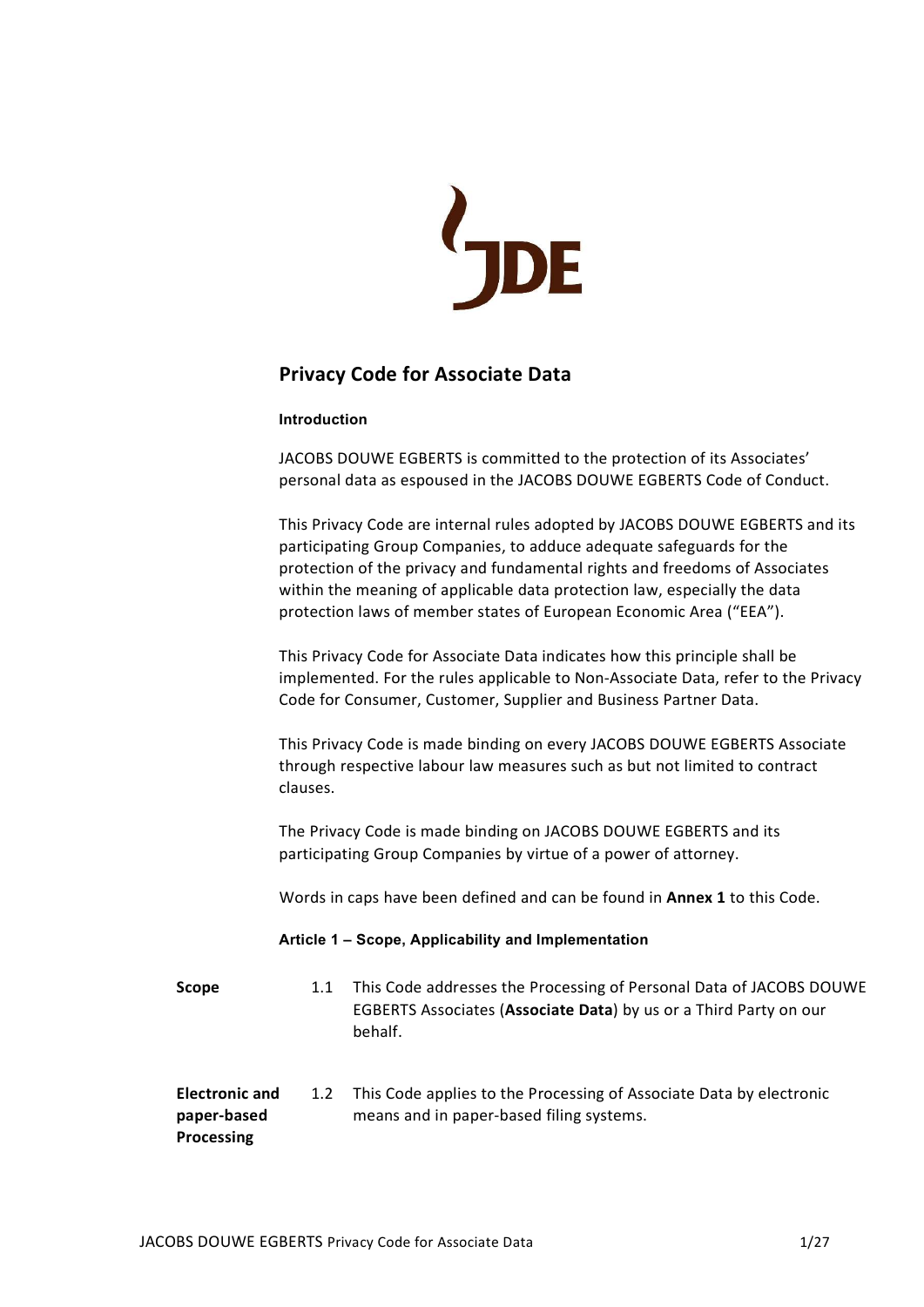| Applicability of<br>local law and<br>Code | 1.3 | Associates keep any rights and remedies they may have under applicable<br>local law. This Code shall apply only where it provides supplemental<br>protection for Associate Data. Where applicable local law <sup>1</sup> provides<br>more protection than this Code, local law shall apply. Where this Code<br>provides more protection than applicable local law or provides<br>additional safeguards, rights or remedies for Associates, this Code shall<br>apply. |
|-------------------------------------------|-----|----------------------------------------------------------------------------------------------------------------------------------------------------------------------------------------------------------------------------------------------------------------------------------------------------------------------------------------------------------------------------------------------------------------------------------------------------------------------|
| Sub-policies<br>and notices               | 1.4 | JACOBS DOUWE EGBERTS may supplement this Code through sub-<br>policies or notices that are consistent with this Code.                                                                                                                                                                                                                                                                                                                                                |
| <b>Responsibility</b>                     | 1.5 | The Responsible Executive shall be accountable for compliance with this<br>Code.                                                                                                                                                                                                                                                                                                                                                                                     |
| <b>Effective Date</b><br>and Availability | 1.6 | This Code shall be effective on 1 September 2019 "Effective Date" and<br>shall be posted on JACOBS DOUWE EGBERTS's Intranet. This Code shall<br>be made available to Associates upon request.                                                                                                                                                                                                                                                                        |
| Code<br>supersedes<br>prior policies      | 1.7 | This Code supersedes all JACOBS DOUWE EGBERTS privacy policies and<br>notices that exist on the Effective Date to the extent they address the<br>same issues.                                                                                                                                                                                                                                                                                                        |
| Implementatio<br>n                        | 1.8 | This Code shall be implemented based on the timeframes specified in<br>Article 21.                                                                                                                                                                                                                                                                                                                                                                                   |

## Article 2 – Purposes for Processing Associate Data

| Legitimate<br><b>Business</b><br><b>Purposes</b> | 2.1 | Associate Data shall be collected, used or otherwise Processed for one<br>(or more) of the following purposes (Business Purposes): |                                                                                                                                                                                                                                                                                                                                                                                                                                                                                                                                                                                            |
|--------------------------------------------------|-----|------------------------------------------------------------------------------------------------------------------------------------|--------------------------------------------------------------------------------------------------------------------------------------------------------------------------------------------------------------------------------------------------------------------------------------------------------------------------------------------------------------------------------------------------------------------------------------------------------------------------------------------------------------------------------------------------------------------------------------------|
|                                                  |     | (i)                                                                                                                                | Human resources and personnel management. This purpose<br>includes Processing that is necessary for the performance of an<br>employment or other contract with an Associate (or to take<br>necessary steps at the request of an Associate prior to entering<br>into a contract), or for managing the employment-at-will<br>relationship, e.g., management and administration of recruiting<br>and outplacement, compensation and benefits, payments, tax<br>issues, career and talent development, performance evaluations,<br>training, travel and expenses, and Associate communications |
|                                                  |     | (ii)                                                                                                                               | <b>Business process execution and internal management.</b> This<br>purpose addresses activities such as scheduling work, recording<br>time, managing company assets, provision of central processing<br>facilities for efficiency purposes, conducting internal audits and<br>investigations, implementing business controls, and managing<br>and using Associate directories                                                                                                                                                                                                              |

 $<sup>1</sup>$  If applicable, the reference to local law also includes federal law.</sup>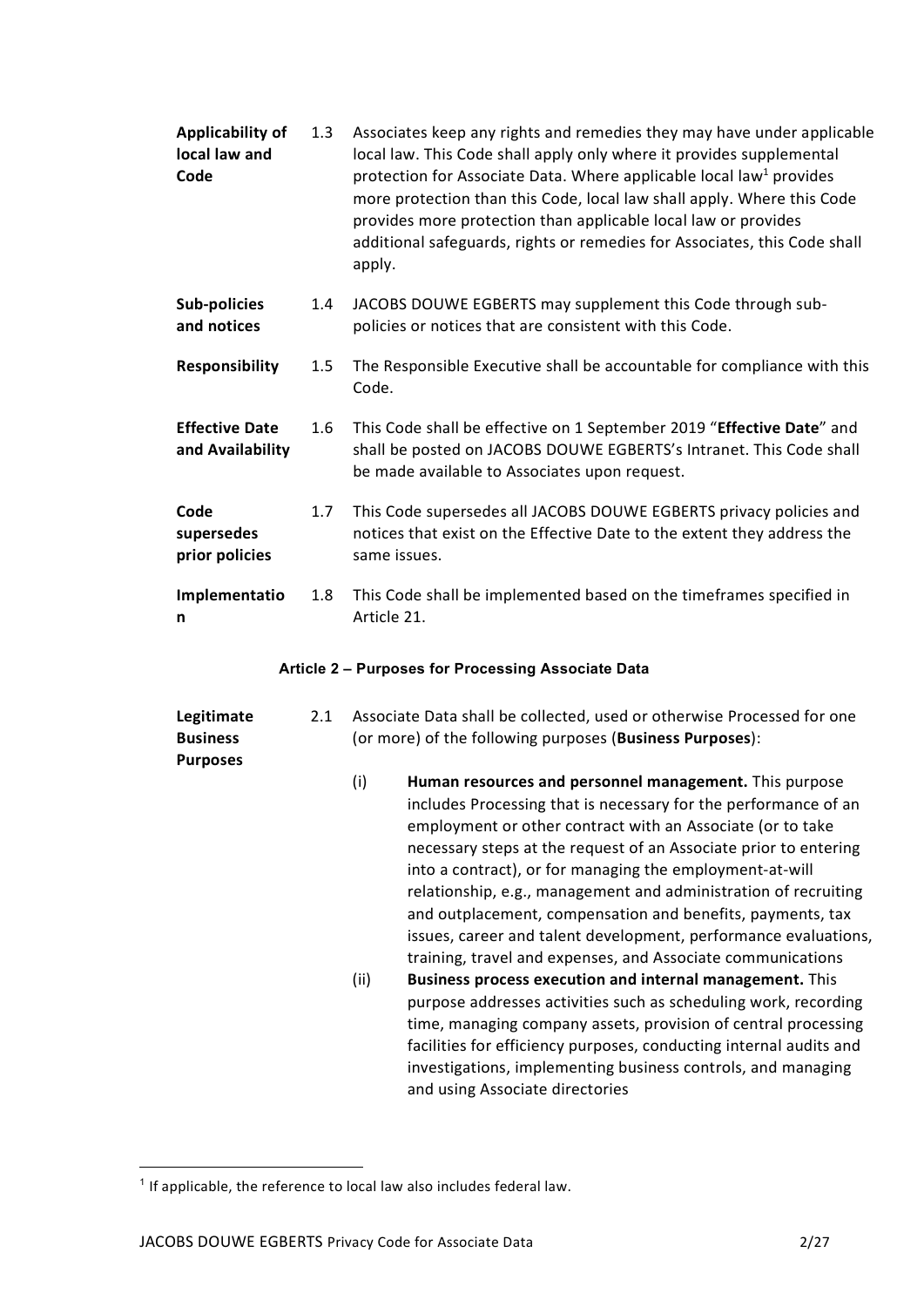|                                                                  |     | (iii)<br>Health, safety and security. This purpose addresses activities<br>such as those involving occupational safety and health, the<br>protection of company and Associate assets, and the<br>authentication of Associate status and access rights<br>(iv)<br>Organizational analysis and development and management<br>reporting. This purpose addresses activities such as conducting<br>Associate surveys, managing mergers, acquisitions and<br>divestitures, and Processing Associate Data for management<br>reporting and analysis<br>(v)<br>Compliance with legal obligations. This purpose addresses the<br>Processing of Associate Data as necessary for compliance with a<br>legal obligation to which JACOBS DOUWE EGBERTS is subject or<br>Protecting the vital interests of Associates. This is where<br>(vi)<br>Processing is necessary to protect the vital interests of an<br>Associate.<br>Where there is a question whether a Processing of Associate Data can be |
|------------------------------------------------------------------|-----|----------------------------------------------------------------------------------------------------------------------------------------------------------------------------------------------------------------------------------------------------------------------------------------------------------------------------------------------------------------------------------------------------------------------------------------------------------------------------------------------------------------------------------------------------------------------------------------------------------------------------------------------------------------------------------------------------------------------------------------------------------------------------------------------------------------------------------------------------------------------------------------------------------------------------------------------------------------------------------------|
|                                                                  |     | based on a purpose listed above, the advice of the appropriate<br>Compliance Officer will be sought before the Processing takes place.                                                                                                                                                                                                                                                                                                                                                                                                                                                                                                                                                                                                                                                                                                                                                                                                                                                 |
| <b>Associate</b><br>consent                                      | 2.2 | Associate consent generally cannot be used as a legitimate basis for<br>Processing Associate Data. One of the Business Purposes shall exist for<br>any Processing of Associate Data. If applicable local law so requires, in<br>addition to having a Business Purpose for the relevant Processing,<br>JACOBS DOUWE EGBERTS shall also seek Associate consent for the<br>Processing. If none of the Business Purposes applies, JACOBS DOUWE<br>EGBERTS may request Associate consent for Processing Associate Data,<br>but only if the Processing has no foreseeable adverse consequences for<br>the Associate.                                                                                                                                                                                                                                                                                                                                                                         |
|                                                                  |     | A request for Associate consent requires the authorization of the<br>appropriate Compliance Officer prior to seeking consent.                                                                                                                                                                                                                                                                                                                                                                                                                                                                                                                                                                                                                                                                                                                                                                                                                                                          |
| <b>Denial or</b><br>withdrawal of<br><b>Associate</b><br>consent | 2.3 | The Associate may both deny consent and withdraw consent at any time<br>without consequence to his employment relationship. Where Processing<br>is undertaken at the Associate's request (e.g., he subscribes to a service<br>or seeks a benefit), he is deemed to have provided consent to the<br>Processing.                                                                                                                                                                                                                                                                                                                                                                                                                                                                                                                                                                                                                                                                         |
|                                                                  |     | When seeking Associate consent, JACOBS DOUWE EGBERTS must inform<br>the Associate:<br>(i)<br>of the purposes of the Processing for which consent is requested<br>of the possible consequences for the Associate of the Processing<br>(ii)<br>and<br>that he is free to refuse and withdraw consent at any time<br>(iii)                                                                                                                                                                                                                                                                                                                                                                                                                                                                                                                                                                                                                                                                |
|                                                                  |     | without consequence to his employment relationship.                                                                                                                                                                                                                                                                                                                                                                                                                                                                                                                                                                                                                                                                                                                                                                                                                                                                                                                                    |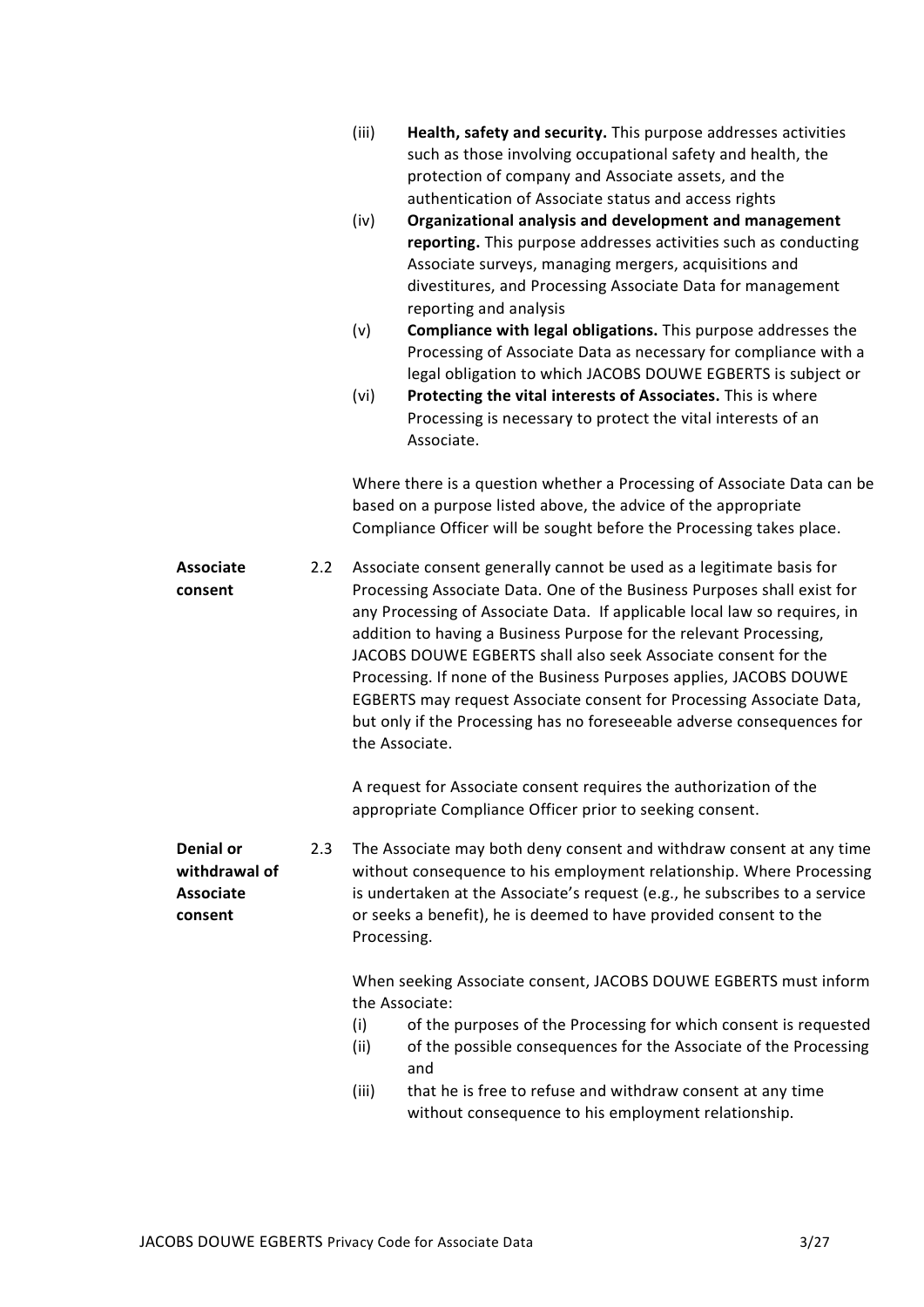Limitations on Processing Data of Dependents of Associates 2.4 JACOBS DOUWE EGBERTS may Process Personal Data of Dependents of an Associate if: (i) the Personal Data were provided with the consent of the Associate or the Dependent (ii) Processing of the Personal Data is reasonably necessary for the

- performance of a contract with the Associate or for managing the employment-at-will relationship or
- (iii) the Processing is required or permitted by applicable local law.

## Article 3 – Use for Other Purposes

Use of Data for **Secondary** Purposes 3.1 Generally, Associate Data shall be used only for the Business Purposes for which they were originally collected (Original Purpose). Associate Data may be Processed for a legitimate Business Purpose of JACOBS DOUWE EGBERTS different from the Original Purpose (Secondary Purpose) only if the Original Purpose and Secondary Purpose are closely related. The advice of the appropriate Compliance Officer will be sought in the determination of whether the Processing of Associate Personal Data may be based on a Secondary Purpose. Depending on the sensitivity of the relevant Associate Data and whether use of the Data for the Secondary Purpose has potential negative consequences for the Associate, the secondary use may require additional measures such as: (i) limiting access to the Data (ii) imposing additional confidentiality requirements

- (iii) taking additional security measures
- (iv) informing the Associate about the Secondary Purpose
- (v) providing an opt-out opportunity or
- (vi) obtaining Associate consent in accordance with Article 2.2.

**Generally** permitted uses of Data for **Secondary** Purposes

- 3.2 It is generally permissible to use Associate Data for the following Secondary Purposes provided appropriate additional measures are taken in accordance with Article 3.1:
	- (i) transfer of the Data to an Archive
	- (ii) internal audits or investigations
	- (iii) implementation of business controls
	- (iv) statistical, historical or scientific research
	- (v) preparing for or engaging in dispute resolution
	- (vi) legal or business consulting or
	- (vii) insurance purposes.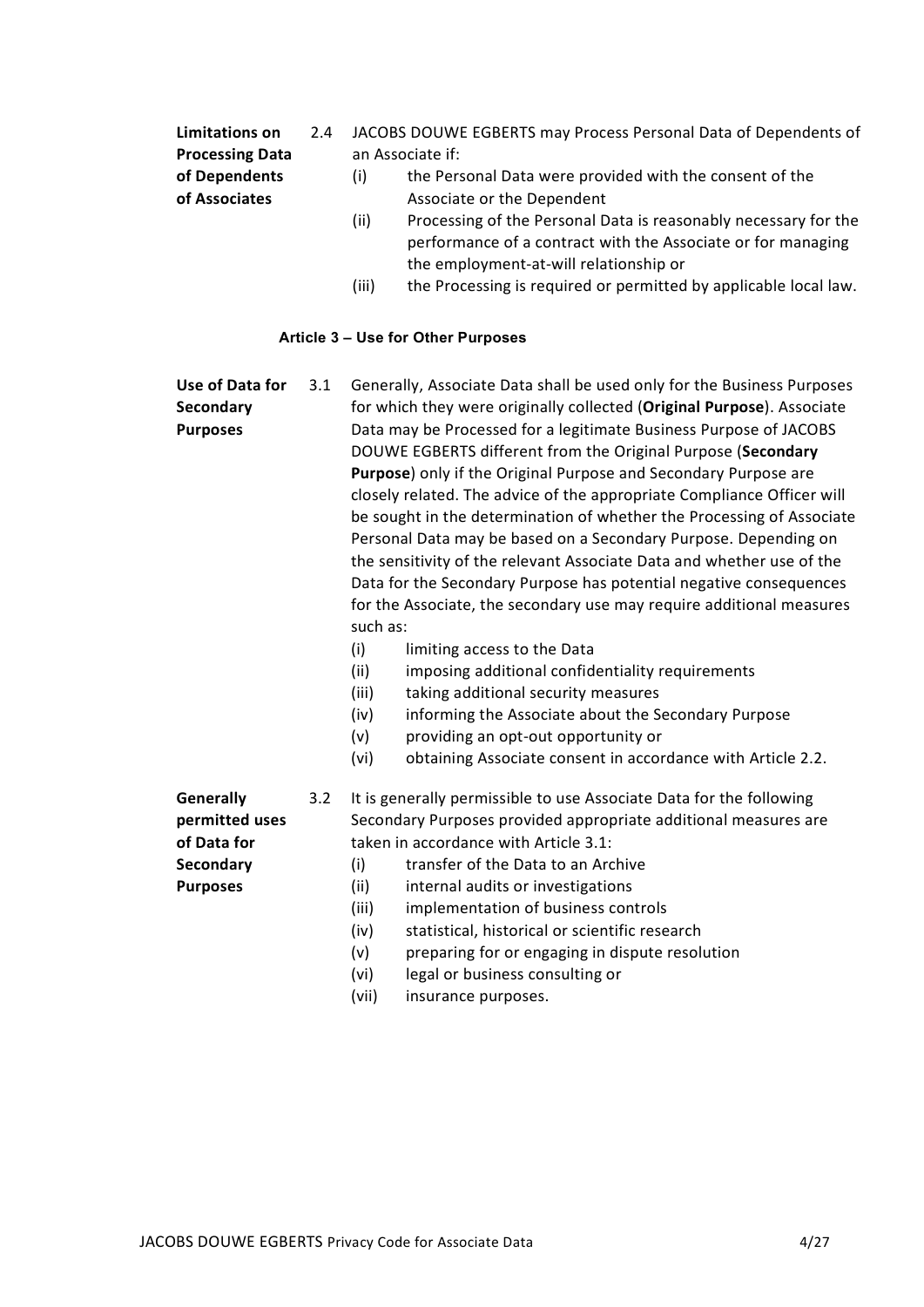# Article 4 – Purposes for Processing Special Categories of Data

| <b>Specific</b><br>purposes for<br><b>Processing</b><br><b>Special</b><br><b>Categories of</b><br>Data | 4.1 | specified below:<br>(i) | (a)        | This Article sets forth specific rules for processing Special Categories of<br>Data. JACOBS DOUWE EGBERTS shall process Special Categories of Data<br>only to the extent necessary to serve the applicable Business Purpose.<br>The following categories of Special Categories of Data may be collected,<br>used or otherwise Processed only for one (or more) of the purposes<br>Racial or ethnic data:<br>in some countries photos and video images of Associates<br>qualify as racial or ethnic data. JACOBS DOUWE EGBERTS<br>may process photos and video images for the protection<br>of JACOBS DOUWE EGBERTS and Associate assets, site<br>access and security reasons and for inclusion in Associate<br>directories |
|--------------------------------------------------------------------------------------------------------|-----|-------------------------|------------|----------------------------------------------------------------------------------------------------------------------------------------------------------------------------------------------------------------------------------------------------------------------------------------------------------------------------------------------------------------------------------------------------------------------------------------------------------------------------------------------------------------------------------------------------------------------------------------------------------------------------------------------------------------------------------------------------------------------------|
|                                                                                                        |     |                         | (b)        | providing preferential status to persons from particular<br>ethnic or cultural minorities to remove or reduce<br>inequality or to ensure diversity in staffing, provided that<br>use of the relevant Special Categories of Data allows an<br>objective determination that an Associate belongs to a<br>minority group and the Associate has not filed a written<br>objection to the relevant Processing.                                                                                                                                                                                                                                                                                                                   |
|                                                                                                        |     | (ii)                    |            | Physical or mental health data (including any opinion of physical                                                                                                                                                                                                                                                                                                                                                                                                                                                                                                                                                                                                                                                          |
|                                                                                                        |     |                         |            | or mental health and data relating to disabilities and absence due                                                                                                                                                                                                                                                                                                                                                                                                                                                                                                                                                                                                                                                         |
|                                                                                                        |     |                         |            | to illness or pregnancy):                                                                                                                                                                                                                                                                                                                                                                                                                                                                                                                                                                                                                                                                                                  |
|                                                                                                        |     |                         | (a)        | providing health services to an Associate provided that<br>the relevant health data are processed by or under the<br>supervision of a health professional who is subject to<br>professional confidentiality requirements                                                                                                                                                                                                                                                                                                                                                                                                                                                                                                   |
|                                                                                                        |     |                         | (b)        | administering pensions, health and welfare benefit plans,<br>maternity, paternity or family leave programs, or<br>collective agreements (or similar arrangements) that<br>create rights depending on the state of health of the<br>Associate                                                                                                                                                                                                                                                                                                                                                                                                                                                                               |
|                                                                                                        |     |                         | (c)        | reintegrating or providing support for Associates entitled<br>to benefits in connection with illness or work incapacity                                                                                                                                                                                                                                                                                                                                                                                                                                                                                                                                                                                                    |
|                                                                                                        |     |                         | (d)<br>(e) | assessing and making decisions on (continued) eligibility<br>for positions, projects or scope of responsibilities<br>providing facilities in the workplace to accommodate                                                                                                                                                                                                                                                                                                                                                                                                                                                                                                                                                  |
|                                                                                                        |     |                         |            | health problems or disabilities                                                                                                                                                                                                                                                                                                                                                                                                                                                                                                                                                                                                                                                                                            |
|                                                                                                        |     |                         | (f)        | Genetic or biometric data                                                                                                                                                                                                                                                                                                                                                                                                                                                                                                                                                                                                                                                                                                  |
|                                                                                                        |     | (iii)                   | behavior): | Criminal data (including data relating to criminal behavior,<br>criminal records or proceedings regarding criminal or unlawful                                                                                                                                                                                                                                                                                                                                                                                                                                                                                                                                                                                             |
|                                                                                                        |     |                         | (a)        | assessing an application by an Associate to make a<br>decision about the Associate or provide a service to the<br>Associate                                                                                                                                                                                                                                                                                                                                                                                                                                                                                                                                                                                                |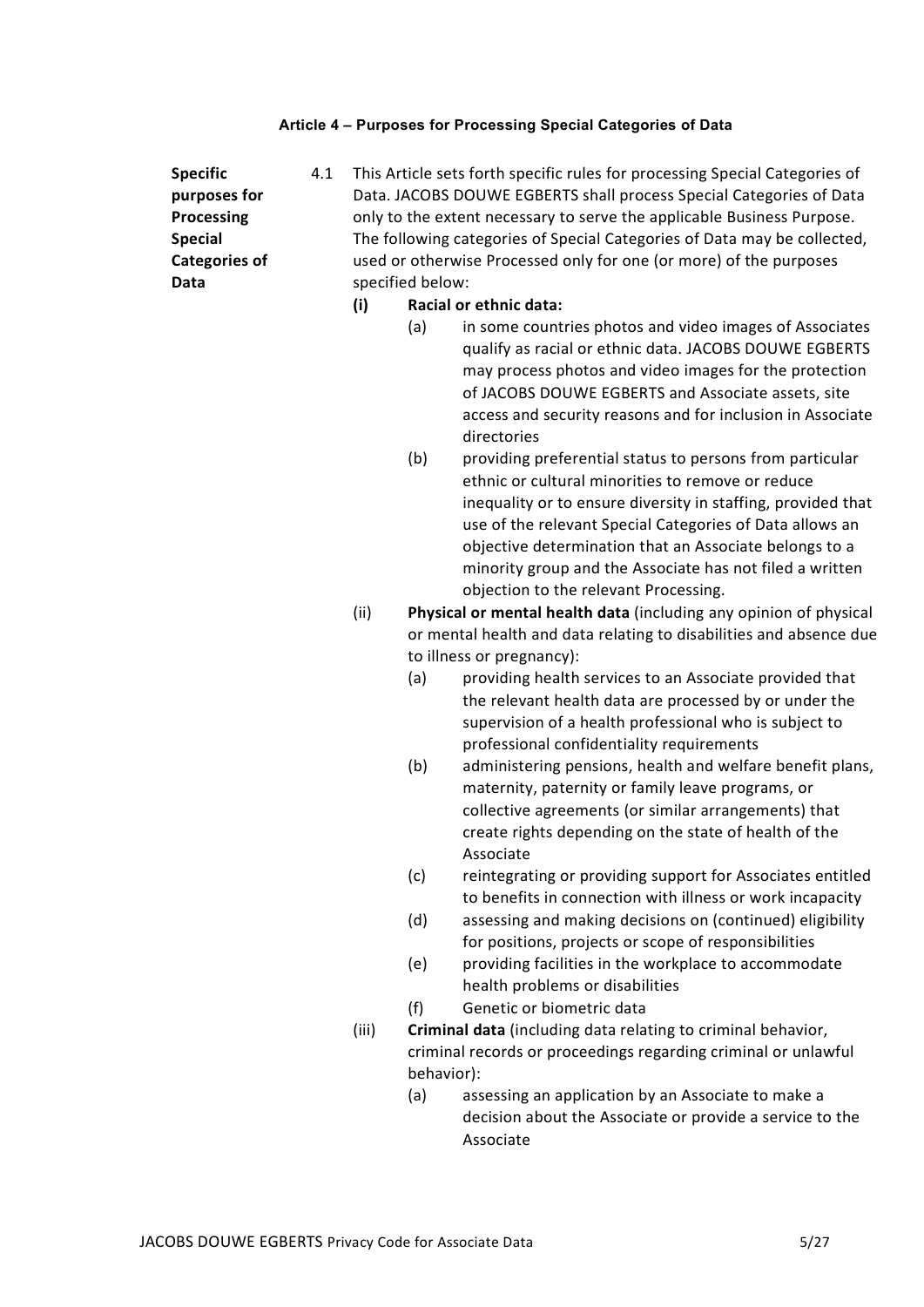- (b) protecting the interests of JACOBS DOUWE EGBERTS with respect to criminal offenses that have been or, given the relevant circumstances are suspected to have been, committed against JACOBS DOUWE EGBERTS or its Staff
- (iv) Sexual preference (including data relating to partners of Associates):
	- (a) In so far as is required for the administration of Associate pensions and benefits programs
	- (b) administering Associate memberships
- (v) Religious or philosophical beliefs:
	- (a) In so far as is required for the accommodating religious or philosophical practices, dietary requirements or religious holidays.

| General<br><b>Purposes for</b><br>Processing of<br><b>Special</b><br><b>Categories of</b><br>Data      | 4.2 | In addition to the specific purposes listed in Article 4.1 above, all<br>categories of Special Categories of Data may be processed for one (or<br>more) of the following:<br>(i)<br>as required by or permitted under applicable local law<br>(ii)<br>for the establishment, exercise or defense of a legal claim<br>to protect a vital interest of an Associate, but only where it is<br>(iii)<br>impossible to obtain the Associate's consent first<br>to the extent necessary to comply with an obligation of<br>(iv)<br>international public law (e.g. treaties) or<br>(v)<br>where the Special Categories of Data have manifestly been made<br>public by the Associate.                                                                                                                                                                                                                                                                                                   |  |
|--------------------------------------------------------------------------------------------------------|-----|--------------------------------------------------------------------------------------------------------------------------------------------------------------------------------------------------------------------------------------------------------------------------------------------------------------------------------------------------------------------------------------------------------------------------------------------------------------------------------------------------------------------------------------------------------------------------------------------------------------------------------------------------------------------------------------------------------------------------------------------------------------------------------------------------------------------------------------------------------------------------------------------------------------------------------------------------------------------------------|--|
| <b>Associate</b><br>consent for<br><b>Processing</b><br><b>Special</b><br><b>Categories of</b><br>Data | 4.3 | Associate consent generally cannot be used as a legitimate basis for<br>Processing Special Categories of Data. One of the grounds listed in<br>Article 4.1 or 4.2 must exist for any Processing of Special Categories of<br>Data. If applicable local law so requires, in addition to having one of the<br>grounds listed in Article 4.1 or 4.2 for the relevant Processing, JACOBS<br>DOUWE EGBERTS shall also seek Associate consent for the Processing. If<br>none of the grounds listed in Article 4.1 or 4.2 applies, JACOBS DOUWE<br><b>EGBERTS may request Associate consent for Processing Special</b><br>Categories of Data, but only if the Processing has no foreseeable<br>adverse consequences for the Associate (e.g., Associate diversity<br>programs or networks, research, product development, selection of<br>candidates in hiring or management development processes). Article 2.3<br>applies to the granting, denial or withdrawal of Associate consent. |  |
| Prior<br><b>Authorization of</b><br>GCO or LCO                                                         | 4.4 | Where Special Categories of Data are Processed based on a requirement<br>of law other than the local law applicable to the Processing, or based on<br>the consent of the Associate, the Processing requires the prior<br>authorization of the Global Compliance Officer or the Local Compliance<br>Officer responsible for the relevant business and geographic area.                                                                                                                                                                                                                                                                                                                                                                                                                                                                                                                                                                                                          |  |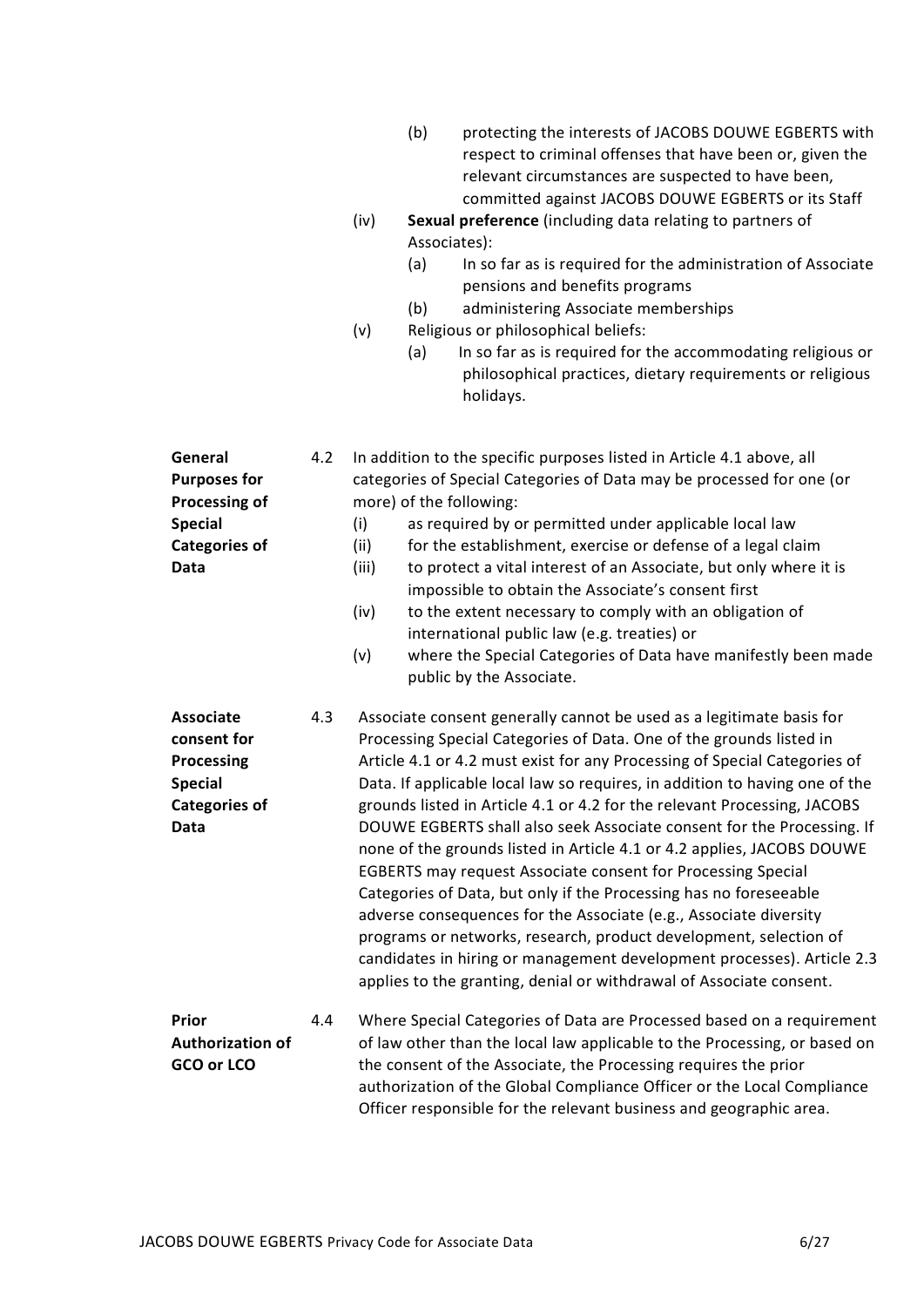Use of Special Categories of Data for **Secondary** Purposes 4.5 Special Categories of Data of Associates or Dependents may be Processed for Secondary Purposes in accordance with Article 3.

#### Article 5 – Quantity and Quality of Data

No Excessive Data 5.1 JACOBS DOUWE EGBERTS shall restrict the Processing of Associate Data to that Data that are reasonably adequate for and relevant to the applicable Business Purpose. JACOBS DOUWE EGBERTS shall take reasonable steps to delete Associate Data that are not required for the applicable Business Purpose.

Storage period 5.2 JACOBS DOUWE EGBERTS generally shall retain Associate Data only for the period required to serve the applicable Business Purpose, to the extent reasonably necessary to comply with an applicable legal requirement or as advisable in light of an applicable statute of limitations. JACOBS DOUWE EGBERTS may specify (e.g., in a sub-policy, notice or records retention schedule) a time period for which certain categories of Associate Data may be kept.

> Promptly after the applicable storage period has ended, the Responsible Executive shall direct that the Data be:

- (i) securely deleted or destroyed
- (ii) anonymized or
- (iii) transferred to an Archive (unless this is prohibited by law or an applicable records retention schedule).
- Quality of Data 5.3 Associate Data should be accurate, complete and kept up-to-date to the extent reasonably necessary for the applicable Business Purpose.
- 'Self-service' 5.4 Where JACOBS DOUWE EGBERTS requires an Associate to update his own Associate Data, JACOBS DOUWE EGBERTS shall remind him at least once a year to do so.

#### Article 6 – Associate Information Requirements

Information requirements 6.1 JACOBS DOUWE EGBERTS shall inform Associates about all processing operations of their personal data. Such information shall include:

- (i) the Business Purposes and legal basis for which their Data are Processed
- (ii) where the processing is based on point (f) of Article 6(1), the legitimate interests pursued by the controller or by a third party;
- (iii) which Group Company is responsible for the Processing;
- (iv) other relevant information (e.g., the nature and categories of the Processed Data, the Third Parties or categories of Third Parties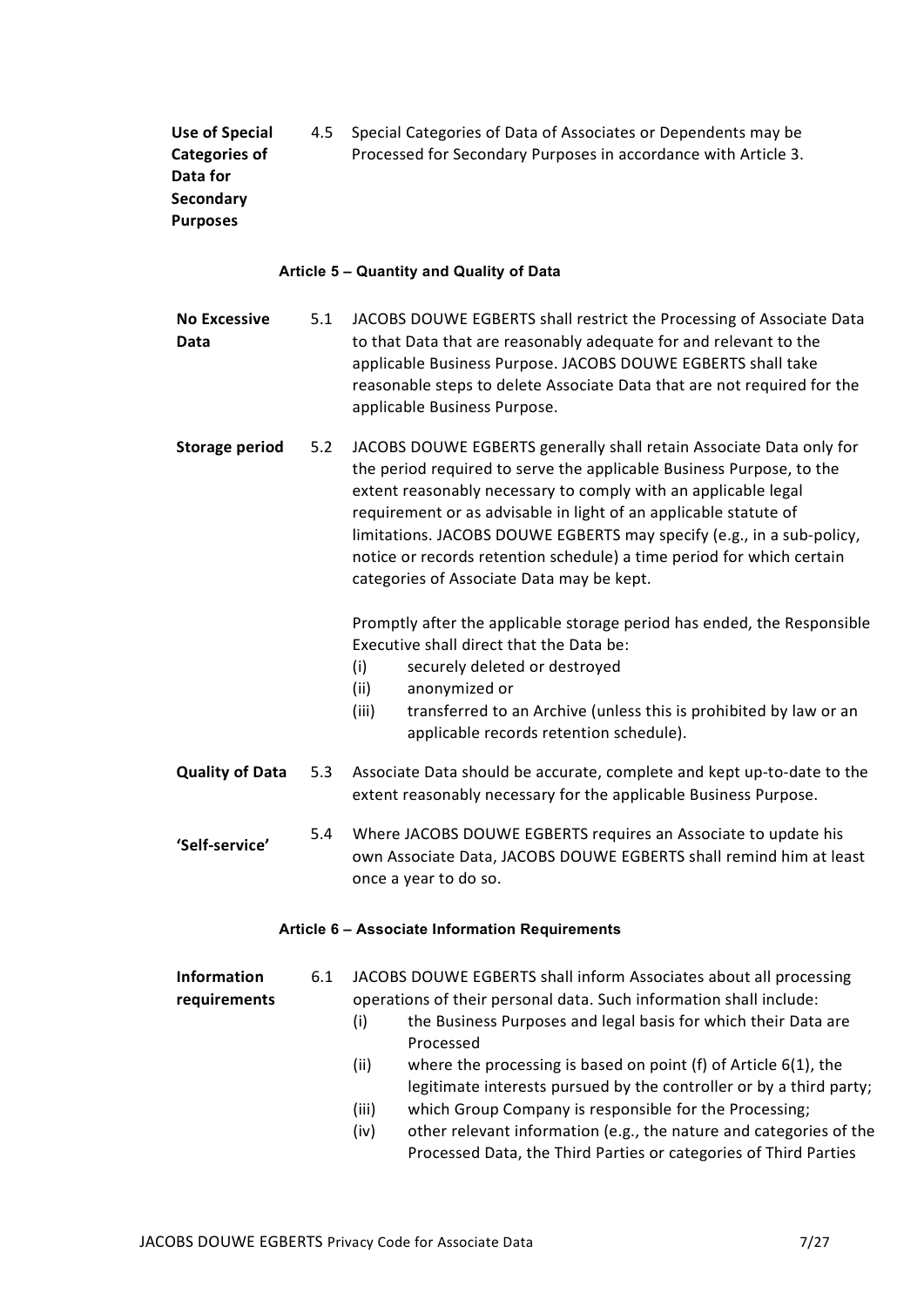to which the Data are disclosed (if any), and how Associates can exercise their rights).

- (v) the contact details of the data protection officer,
- (vi) where applicable, the fact that the controller intends to transfer personal data to a third country or international organization and the existence or absence of an adequacy decision by the Commission, or in the case of transfers referred to in Article 46 or 47, or the second subparagraph of Article 49(1), reference to the appropriate or suitable safeguards and the means by which to obtain a copy of them or where they have been made available.
- (vii) the period for which the personal data will be stored, or if that is not possible, the criteria used to determine that period.
- (viii) the right to lodge a complaint with a supervisory authority
- (ix) the right to withdraw consent where processing is based on such consent,
- (x) whether the provision of personal data is a statutory or contractual requirement, or a requirement necessary to enter into a contract, as well as whether the data subject is obliged to provide the personal data and of the possible consequences of failure to provide such data;
- (xi) the existence of automated decision-making, including profiling, referred to in Article 22(1) and (4) and, at least in those cases, meaningful information about the logic involved, as well as the significance and the envisaged consequences of such processing for the data subject.
- (xii) Where the data was not obtained from the Associate, the requirements for provision of information as stated above will apply. In addition, the Associate shall be informed from which source the personal data originates, and if applicable, whether it came from publicly accessible sources.

#### Article 7 – Associate Rights of Access and Rectification

| <b>Rights of</b>  | 7.1 | Every Associate has the right to request an overview of his Associate                                                                                                                                                                                                                                                                                                                                                                         |
|-------------------|-----|-----------------------------------------------------------------------------------------------------------------------------------------------------------------------------------------------------------------------------------------------------------------------------------------------------------------------------------------------------------------------------------------------------------------------------------------------|
| <b>Associates</b> |     | Data Processed by or on behalf of JACOBS DOUWE EGBERTS. The                                                                                                                                                                                                                                                                                                                                                                                   |
|                   |     | overview shall contain information regarding the source, type, purpose,<br>retention period and categories of recipients of the relevant Associate<br>Data.                                                                                                                                                                                                                                                                                   |
|                   |     | If the Associate Data are incorrect, incomplete or not processed in<br>compliance with applicable law or this Code, the Associate has the right<br>to have his Data rectified, deleted or blocked (as appropriate).<br>In addition, the Associate has the right to object to the Processing of his<br>Data on the basis of compelling grounds related to his particular<br>situation.<br>Additionally, the Associate shall have the right to: |
|                   |     |                                                                                                                                                                                                                                                                                                                                                                                                                                               |

(i) object to the Processing on the basis of compelling grounds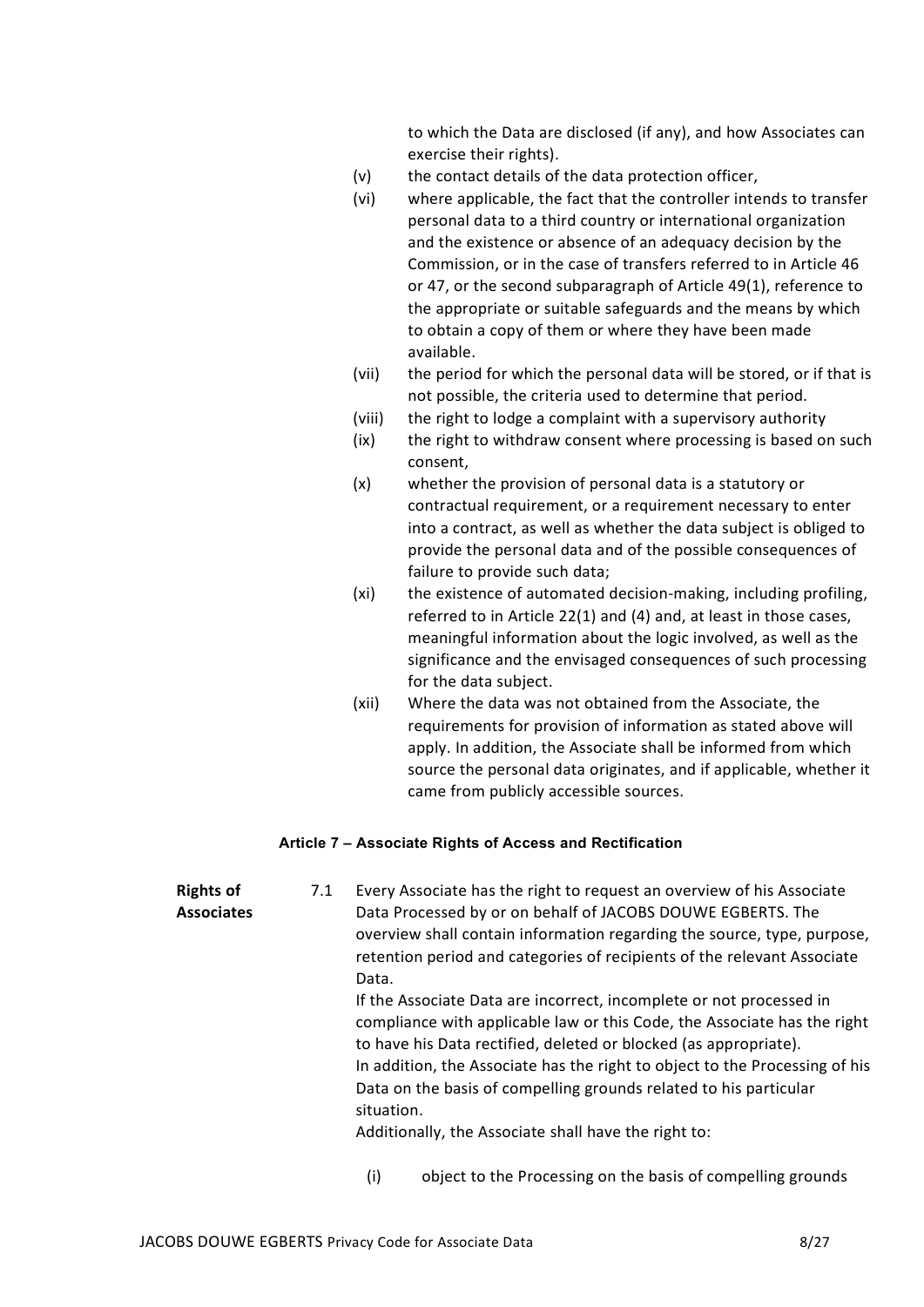related to his particular situation;

- (ii) be informed of the safeguards implemented by JACOBS DOUWE EGBERTS to provide an adequate level of protection of Personal Data transferred to a Third Party located in a Non-Adequate Country;
- (iii) restrict the Processing if he contests the accuracy of his Personal Data, or if the Individual objects to the Processing or does not agree to deletion of his Personal Data;
- (iv) restrict the Processing if the Processing is unlawful and the Associate objects to the deletion of his Personal Data;
- (v) receive a structured, machine-readable copy of his Personal Data and, where technically possible, to the transmission of his Personal Data to a Third Party directly.
- (vi) The Associate shall have the right not to be subject to a decision based solely on automated processing, including profiling, which produces legal effects concerning him or her or similarly significantly affects him or her.
- Procedure 7.2 Associates can submit requests via an email to privacy@jdecoffee.com or directly to the Local Compliance Officer responsible for their business and geographic area.

To facilitate the Associate request, JACOBS DOUWE EGBERTS may ask the Associate to:

- (i) specify the type of Associate Data to which access is being sought;
- (ii) specify, to the extent reasonably possible, the data system in which the Associate Data likely are stored;
- (iii) specify the circumstances in which JACOBS DOUWE EGBERTS obtained the Associate Data.

The provision of the above information is voluntary and may not be used as grounds for denial of a data subject request.

Where necessary, JACOBS DOUWE EGBERTS may require the Associate to:

- (iv) show proof of identity and;
- (v) in the case of a request for rectification, deletion or blockage, specify the reasons why the Associate Data are incorrect, incomplete or not Processed in accordance with applicable law or the Code.

Response period

7.3 Upon receiving the request, JACOBS DOUWE EGBERTS shall inform the Associate without undue delay and in any event within one month of receipt of the request in writing either (i) of JACOBS DOUWE EGBERTS' position with regard to the request and any action JACOBS DOUWE EGBERTS has taken or will take in response or (ii) the ultimate date on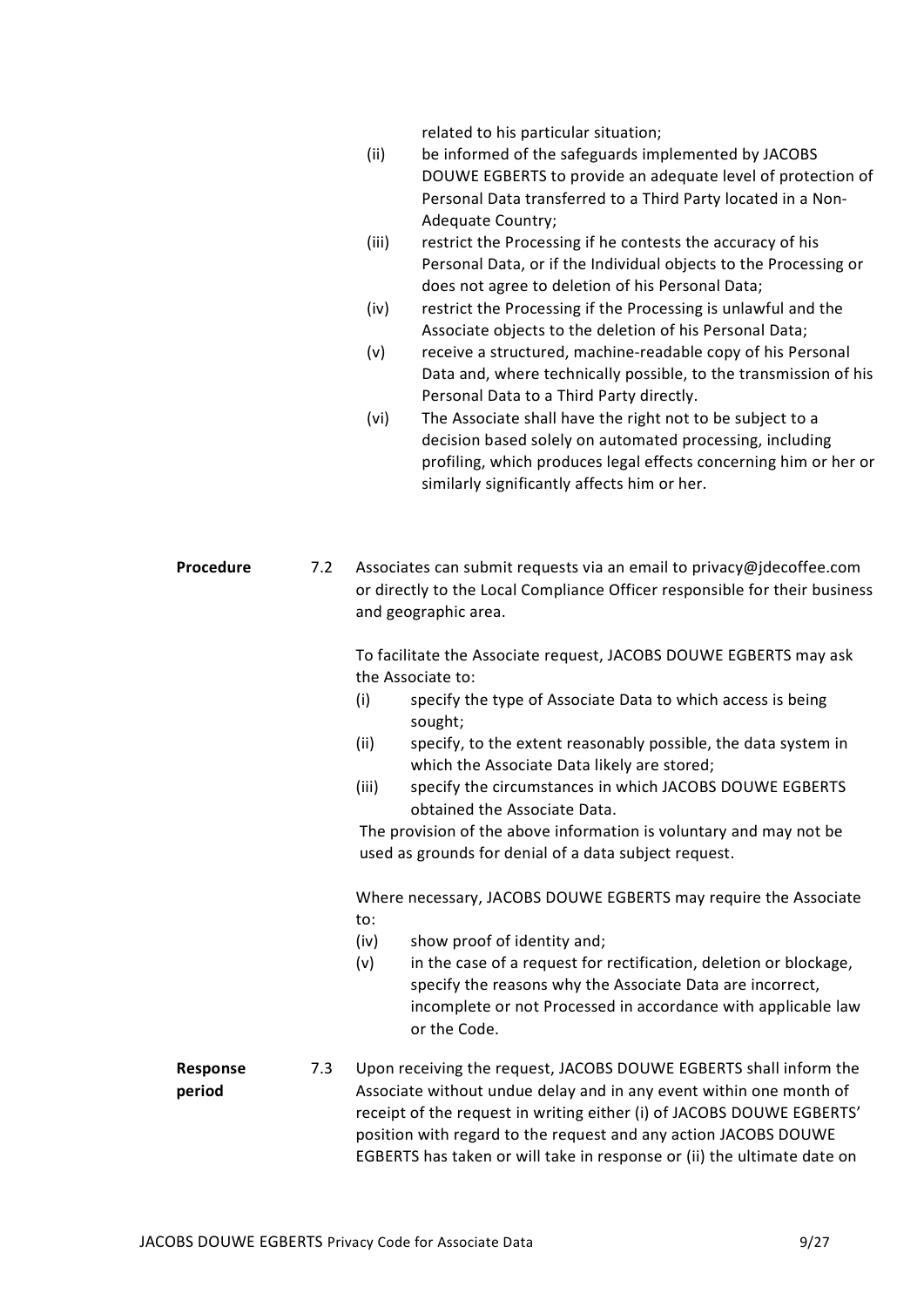|                                           |     | which the Associate will be informed of JACOBS DOUWE EGBERTS'<br>position (which date shall be no later than 8 weeks thereafter), together<br>with the reasons for such delay.<br>The information to the Associate shall be provided by electronic means<br>where possible or in the same form as the request was received unless<br>otherwise requested by the Associate.                                                                                                                                                                                                                                                                                                                  |
|-------------------------------------------|-----|---------------------------------------------------------------------------------------------------------------------------------------------------------------------------------------------------------------------------------------------------------------------------------------------------------------------------------------------------------------------------------------------------------------------------------------------------------------------------------------------------------------------------------------------------------------------------------------------------------------------------------------------------------------------------------------------|
| Complaint                                 | 7.4 | An Associate may file a complaint in accordance with Article 16.3 if:<br>the response to the request is unsatisfactory to the Associate<br>(i)<br>(e.g. the request is denied);<br>(ii)<br>the Associate has not received a response as required by Article<br>7.3 or;<br>(iii)<br>the time period provided to the Associate in accordance with<br>Article 7.3 is, in light of the relevant circumstances;<br>unreasonably long and the Associate has objected but has not<br>been provided with a shorter, more reasonable time period in<br>which the Associate will receive a response.                                                                                                  |
| Denial of<br>requests, Fee<br>for request | 7.5 | Information provided to the Associates and any communication and any<br>actions taken to comply with data subjects rights shall be provided free<br>of charge. Where requests from Associates are manifestly unfounded or<br>excessive, in particular because of their repetitive character, JACOBS<br>DOUWE EGBERTS may either:<br>charge a reasonable fee taking into account the administrative<br>(i)<br>costs of providing the information or communication or taking<br>the action requested; or<br>(ii)<br>refuse to act on the request.<br>JACOBS DOUWE EGBERTS shall bear the burden of<br>(i)<br>demonstrating the manifestly unfounded or excessive character<br>of the request. |

## Article 8 – Security and Confidentiality Requirements, Privacy by Design

| Data security | 8.1 | JACOBS DOUWE EGBERTS shall take appropriate commercially              |
|---------------|-----|-----------------------------------------------------------------------|
|               |     | reasonable technical, physical and organizational measures to protect |
|               |     | Associate Data from misuse or accidental, unlawful, or unauthorized   |
|               |     | destruction, loss, alteration, disclosure, acquisition or access.     |
|               |     |                                                                       |

Data Breach Notification 8.2 JACOBS DOUWE EGBERTS shall notify the competent Data Protection Authority of a Personal Data Breach without undue delay and, where feasible, not later than 72 hours after having become aware of it, unless such breach is unlikely to result in a risk to the rights and freedoms of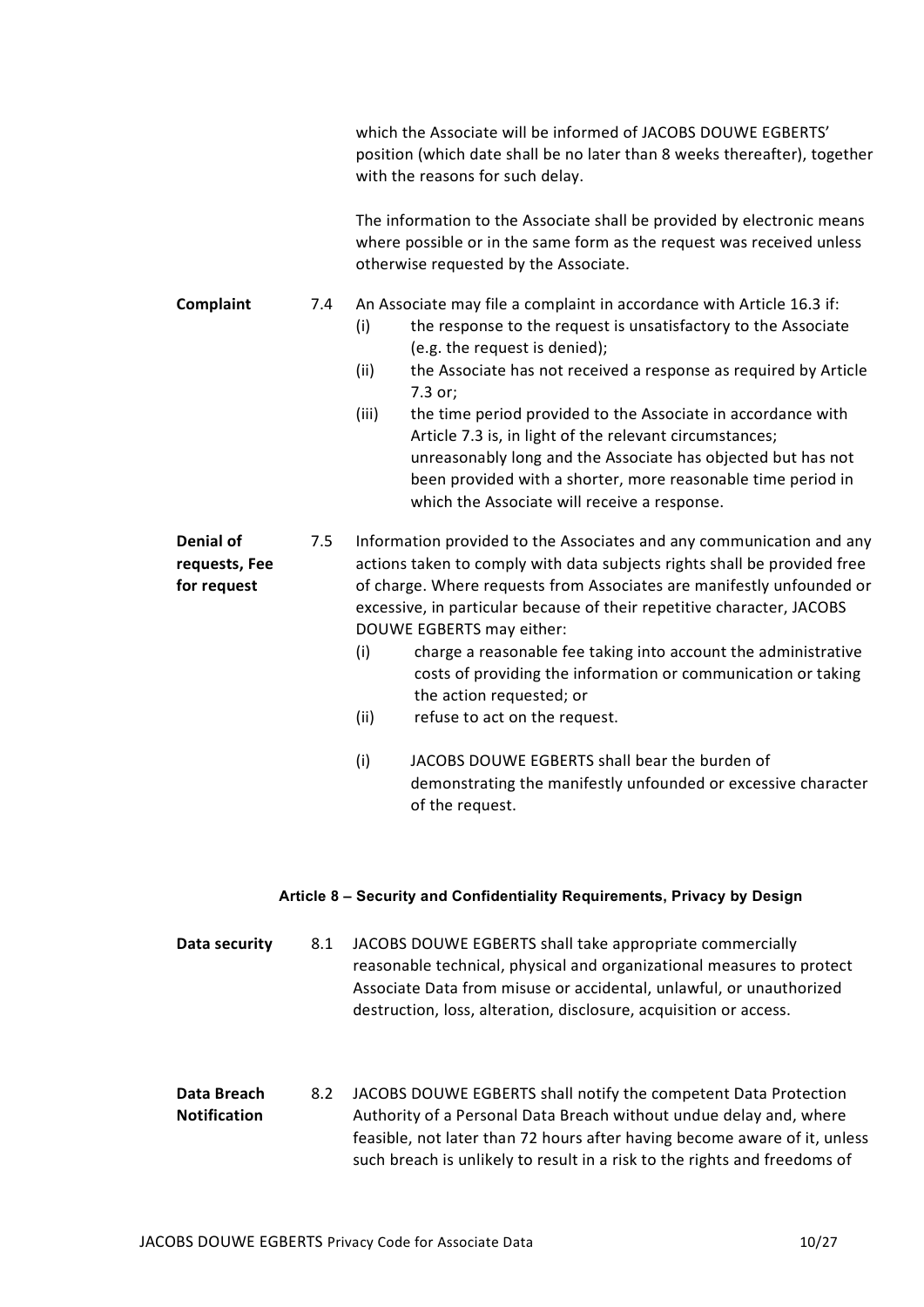the Associate. The measures for handling of such data breach shall be as provided in the relevant internal JACOBS DOUWE EGBERTS policies.

Notification to Associates affected by a Personal Data Breach shall be made without undue delay, if the breach is likely to result in a high risk to the rights and freedoms of natural persons and all other applicable conditions have been met. The measures for handling of such data breach shall be as provided in the relevant internal JACOBS DOUWE EGBERTS policies.

- Staff access 8.3 Staff members shall be authorized to access Associate Data only to the extent necessary to serve the applicable Business Purpose and to perform their job.
- Confidentiality obligations 8.4 Staff members who access Associate Data must meet their confidentiality obligations.

#### Article 9 – Automated Decision Making

- Automated decisions 9.1 Automated tools used in processing personal data may be employed as a means to assist in making decisions about Associates. Such decisions may not be based solely on the results provided by the automated tool. This restriction does not apply if:
	- (i) the use of automated tools is required or authorized by law;
	- (ii) the decision is made by JACOBS DOUWE EGBERTS for purposes of (a) entering into or performing a contract or (b) managing the employment-at-will relationship, provided the underlying request leading to a decision by JACOBS DOUWE EGBERTS was made by the Associate (e.g., where automated tools are used to filter job applications) or;
	- (iii) based on the individual's explicit consent;
	- (iv) In the cases of (ii) and (iii) above, JACOBS DOUWE EGBERTS shall implement suitable measures to safeguard the data subject. At a minimum, this must include a right to obtain human intervention for the data subject to be able to express his or her point of view and to contest the decision;
	- (v) In cases of Special Categories of Data: Automated decisiontaking based on Special Categories of Data may only take place: with explicit consent; or where the processing is necessary for substantial public interest reasons and on the basis of Union or Member State law – which must include measures to protect the interests of the data subjects.

#### Article 10 – Transfer of Associate Data to Third Parties

**Transfer to** 10.1 This Article sets forth requirements concerning the transfer of Associate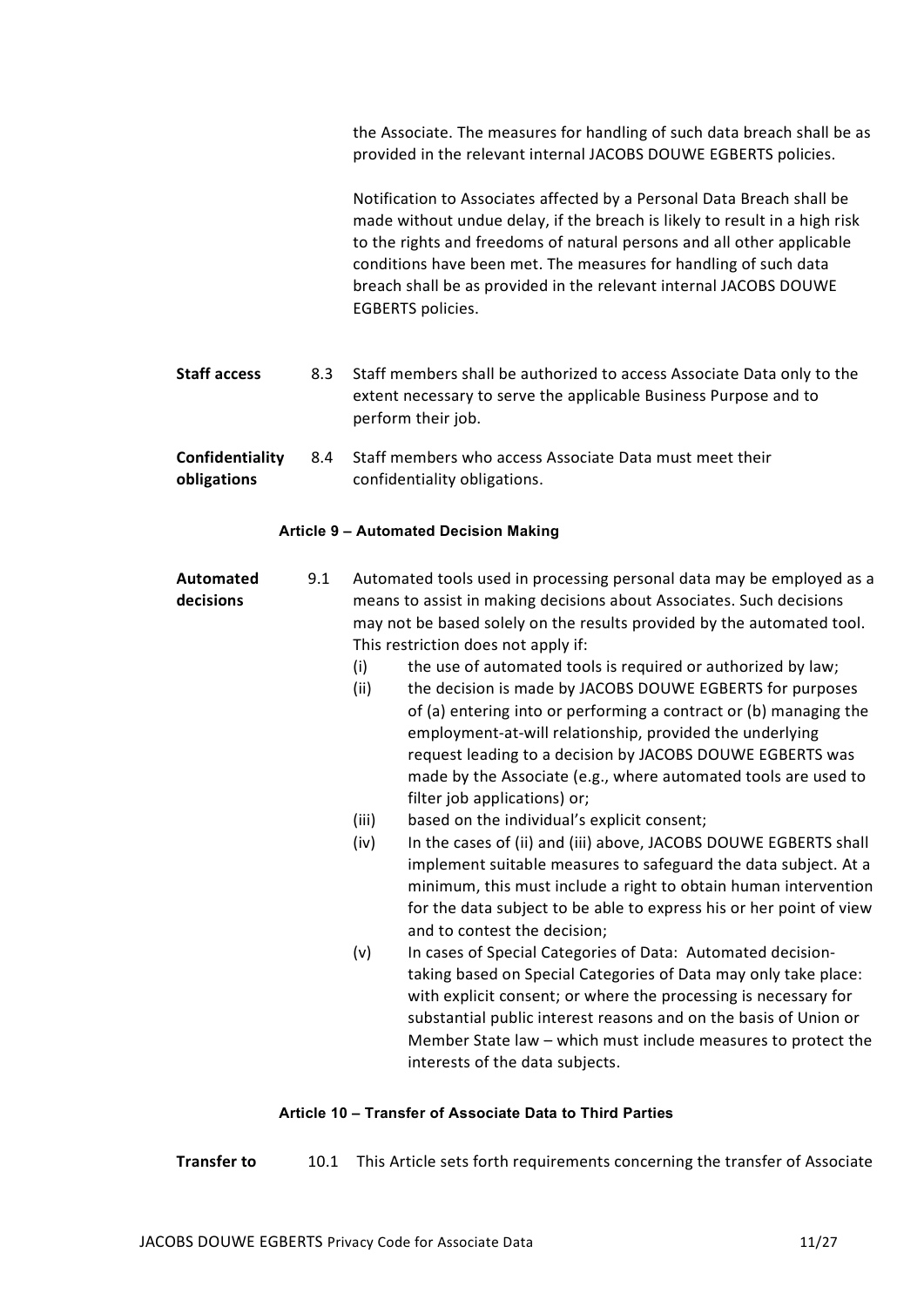| <b>Third Parties</b>                                                                    |      | Data from JACOBS DOUWE EGBERTS to a Third Party. Note that a<br>transfer of Associate Data includes situations in which JACOBS DOUWE<br>EGBERTS discloses Associate Data to Third Parties (e.g., in the context of<br>corporate due diligence) or where JACOBS DOUWE EGBERTS provides<br>remote access to Associate Data to a Third Party.                                                                                                                                                                                                                                                                                                                                                                                                                                                                                                                                                                                                                                                                                                                                                                                                                                                                                              |  |
|-----------------------------------------------------------------------------------------|------|-----------------------------------------------------------------------------------------------------------------------------------------------------------------------------------------------------------------------------------------------------------------------------------------------------------------------------------------------------------------------------------------------------------------------------------------------------------------------------------------------------------------------------------------------------------------------------------------------------------------------------------------------------------------------------------------------------------------------------------------------------------------------------------------------------------------------------------------------------------------------------------------------------------------------------------------------------------------------------------------------------------------------------------------------------------------------------------------------------------------------------------------------------------------------------------------------------------------------------------------|--|
| <b>Third Party</b><br><b>Controllers and</b><br><b>Third-Party</b><br><b>Processors</b> | 10.2 | There are two categories of Third Parties:<br>Third Party Processors: these are Third Parties that Process<br>(i)<br>Associate Data solely on behalf of JACOBS DOUWE EGBERTS and<br>at its direction (e.g., Third Parties that Process Associate salaries<br>on behalf of JACOBS DOUWE EGBERTS)<br>Third Party Controllers: these are Third Parties that Process<br>(ii)<br>Associate Data and determine the purposes and means of the<br>Processing (e.g., government authorities or service providers<br>that provide services directly to Associates).                                                                                                                                                                                                                                                                                                                                                                                                                                                                                                                                                                                                                                                                               |  |
| <b>Transfer for</b><br>applicable<br><b>Business</b><br><b>Purposes only</b>            | 10.3 | JACOBS DOUWE EGBERTS shall transfer Associate Data to a Third Party<br>to the extent necessary to serve the applicable Business Purpose for<br>which the Associate Data are Processed (including Secondary Purposes<br>as per Article 3 or purposes for which the Associate has provided<br>consent in accordance with Article 2.2 and 2.3).                                                                                                                                                                                                                                                                                                                                                                                                                                                                                                                                                                                                                                                                                                                                                                                                                                                                                            |  |
| <b>Third Party</b><br><b>Controller</b><br>contracts                                    | 10.4 | Third Party Controllers (other than government agencies) may Process<br>Associate Data only if they have a written contract with JACOBS DOUWE<br>EGBERTS. In the contract, JACOBS DOUWE EGBERTS shall seek to<br>contractually protect the data protection interests of its Associates. All<br>such contracts shall be drafted in consultation with the appropriate<br>Compliance Officer.                                                                                                                                                                                                                                                                                                                                                                                                                                                                                                                                                                                                                                                                                                                                                                                                                                              |  |
| <b>Third Party</b><br>Processor<br>contracts                                            | 10.5 | Third Party Processors may Process Associate Data only if they have a<br>written contract with JACOBS DOUWE EGBERTS. The contract with a<br>Third-Party Processor must include the following provisions:<br>the subject-matter and duration of the processing, the nature<br>(i)<br>and purpose of the processing, the type of personal data and<br>categories of data subjects and the obligations and rights of<br>JACOBS DOUWE EGBERTS;<br>the Processor shall Process Associate Data only in accordance<br>(ii)<br>with JACOBS DOUWE EGBERTS 's instructions and for the<br>purposes authorized by JACOBS DOUWE EGBERTS;<br>(iii)<br>the Processor and its Affiliates shall keep the Associate Data<br>confidential;<br>(iv)<br>the Processor shall take appropriate technical, physical and<br>organizational security measures to protect the Associate Data;<br>the Third-Party Data Processor shall not permit subcontractors<br>(v)<br>to Process Associate Data without the prior written consent of<br>JACOBS DOUWE EGBERTS;<br>(vi)<br>JACOBS DOUWE EGBERTS has the right to review the security<br>measures taken by the Third-Party Processor and the Third-<br>Party Processor shall submit its relevant data processing |  |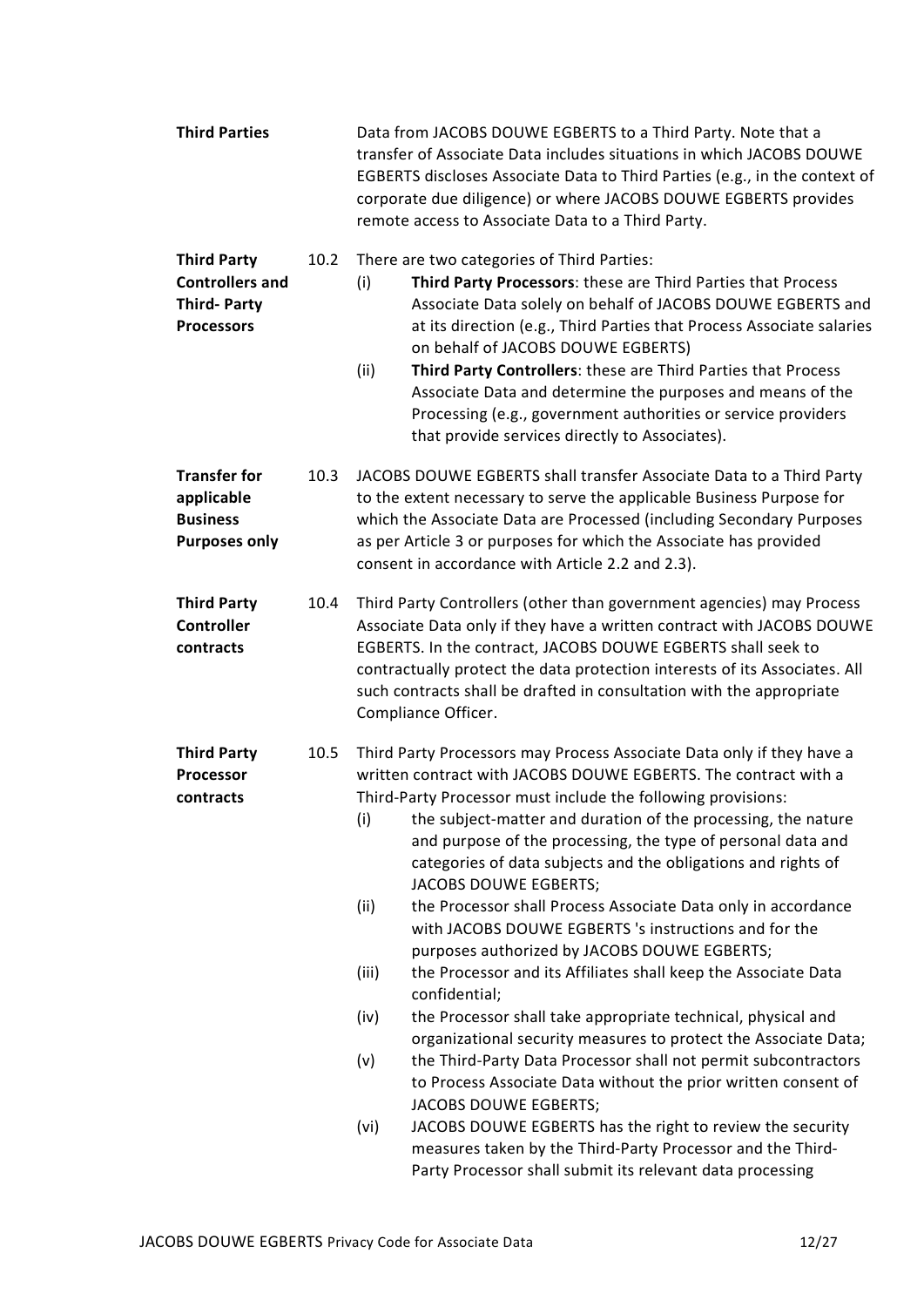facilities to audits and inspections by JACOBS DOUWE EGBERTS or any relevant government authority;

- (vii) the Third-Party Processor shall promptly inform JACOBS DOUWE EGBERTS of any actual or suspected personal data breach involving Associate Data and;
- (viii) the Third-Party Processor shall take adequate remedial measures as soon as possible and shall promptly provide JACOBS DOUWE EGBERTS with all relevant information and assistance as requested by JACOBS DOUWE EGBERTS regarding the personal data breach;
- (ix) The third-party processor shall assist JACOBS DOUWE EGBERTS by appropriate technical and organizational measures, insofar as this is possible, for the fulfilment of JACOBS DOUWE EGBERTS obligation to respond to requests for exercising the data subject's rights laid down in Chapter III of the GDPR;
- (x) The third-party processor shall assist JACOBS DOUWE EGBERTS in ensuring compliance with the obligations pursuant to Articles 32 to 36 GDPR taking into account the nature of processing and the information available to the third-party processor;
- (xi) Upon the request of JACOBS DOUWE EGBERTS, the Third-Party Processor shall delete or return all Personal Data at the end of the provision of services relating to the Processing of Personal Data and shall delete all copies of the Personal Data, unless storing the Personal Data is required by applicable law.
- 10.6 This Article sets forth additional rules for the transfer of Associate Data to a Third Party located in a country that is not considered to provide an "adequate" level of protection for Associate Data (Non-Adequate Country).

Associate Data may be transferred to a Third Party located in a Non-Adequate Country only if:

- (i) the transfer is necessary for the performance of a contract with the Associate, for managing the employment-at-will relationship or to take necessary steps at the request of the Associate prior to entering into a contract or an employment-at-will relationship, e.g., for processing job applications;
- (ii) a contract has been concluded between JACOBS DOUWE EGBERTS and the relevant Third Party that provides for safeguards at a similar level of protection as that provided by this Code; the contract shall conform to any model contract requirement under applicable local law (if any);
- (iii) the transfer is necessary for the conclusion or performance of a contract concluded in the interest of the Associate between JACOBS DOUWE EGBERTS and a Third Party (e.g. in case of the booking of an airline ticket);
- (iv) the Third Party has been certified under an approved code of conduct (according to Article 40 GDPR) or an approved certification mechanism (according to Article 42 GDPR) or any

Transfer of Data to a Non-Adequate **Country**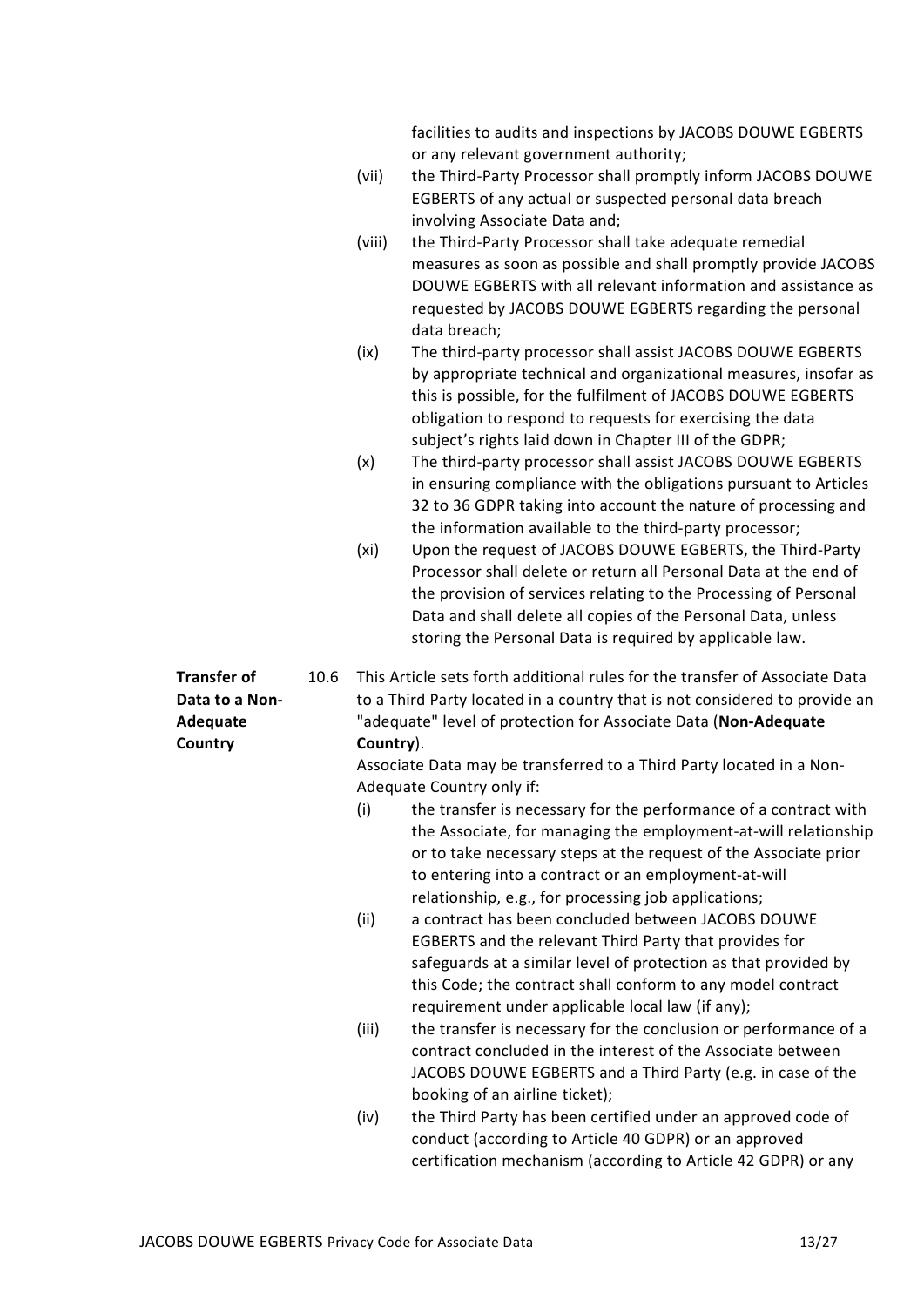other similar program that is recognized as providing an "adequate" level of data protection;

- (v) the Third Party has implemented binding corporate rules or a similar transfer control mechanism which provide adequate safeguards under applicable law;
- (vi) the transfer is necessary to protect a vital interest of the Associate
- (vii) the transfer is necessary for the establishment, exercise or defense of a legal claim;
- (viii) the transfer is necessary for important reasons of public interest;
- (ix) the transfer is required by any law to which the relevant Group Company is subject.

Items (viii) and (ix) above require the prior approval of the Global Compliance Officer.

Associate 10.7 JACOBS DOUWE EGBERTS generally shall not seek Associate consent for a transfer of Associate Data to a Third Party located in a Non-Adequate Country. One of the grounds for transfer listed in Article 10.6 must exist. If applicable local law so requires, in addition to having one of the grounds listed in Article 10.6, JACOBS DOUWE EGBERTS shall also seek Associate consent for the relevant transfer. If none of the grounds listed in Article 10.6 exists, JACOBS DOUWE EGBERTS may request Associate consent for a transfer to a Third Party located in a Non-Adequate Country, but only if:

- (i) the transfer has no foreseeable adverse consequences for the Associate or;
- (ii) the consent is requested prior to the participation of the Associate in specific projects, assignments or tasks that require the transfer of the Data.

Requesting Associate consent for a transfer requires the prior approval of the appropriate Compliance Officer. Prior to requesting Associate consent, the Associate shall be provided with the following information:

- (i) the purpose of the transfer;
- (ii) the identity of the transferring Group Company; (iii) the identity or categories of Third Parties to which the Data will
- be transferred; (iv) the categories of Data that will be transferred;
- (v) the country to which the Data will be transferred and;
- (vi) the fact that the Data will be transferred to a Non-Adequate Country.

**Transfers** between Non-Adequate 10.8 This Article sets forth additional rules for transfers of Associate Data that were collected in connection with the activities of a Group Company located in a Non-Adequate Country to a Third Party also

consent for

transfer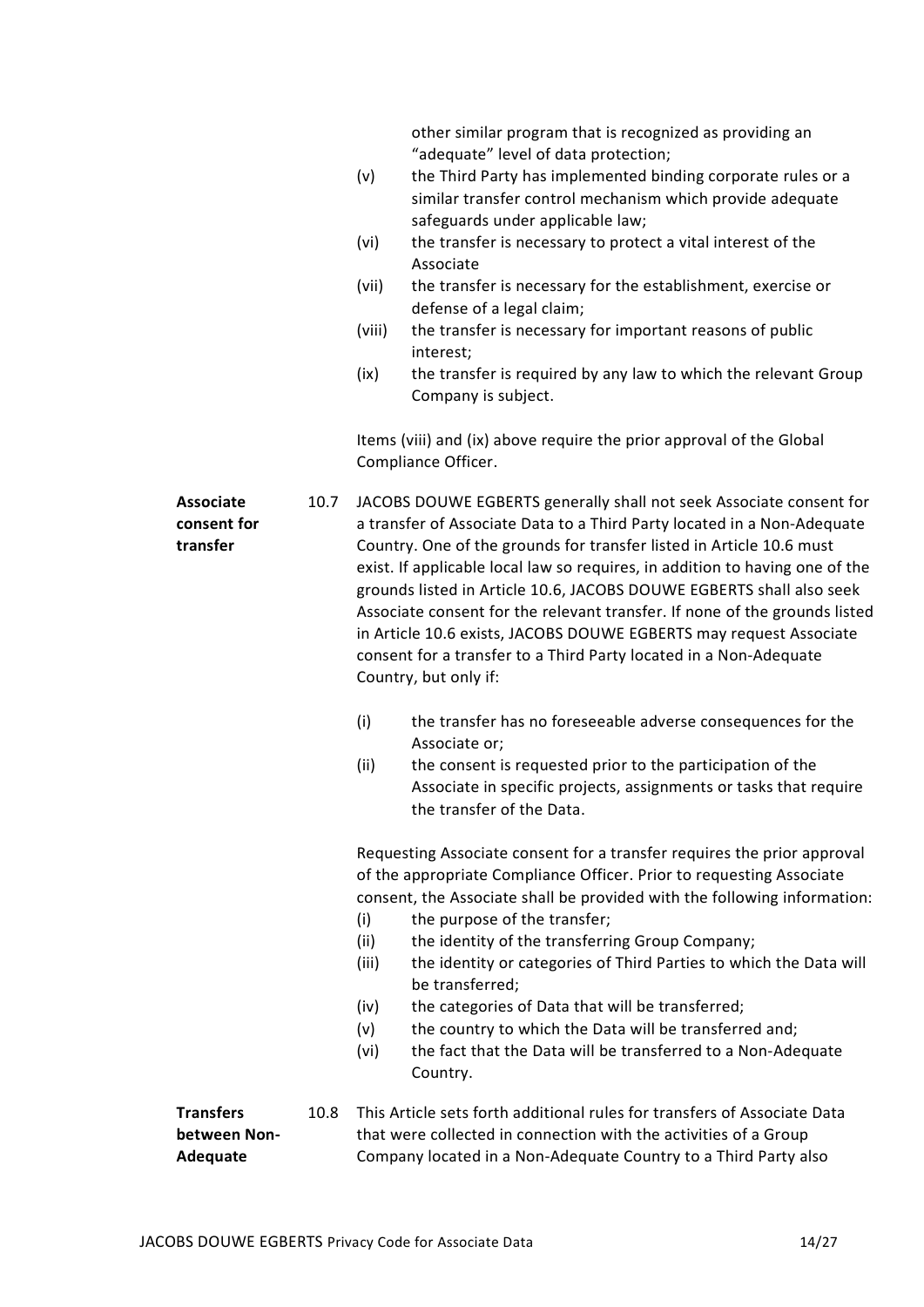|                      |      |       | Article 10.6, these transfers are permitted if they are:                                                                  |
|----------------------|------|-------|---------------------------------------------------------------------------------------------------------------------------|
|                      |      | (i)   | necessary for compliance with a legal obligation to which the                                                             |
|                      |      |       | relevant Group Company is subject                                                                                         |
|                      |      | (ii)  | necessary to serve the public interest or                                                                                 |
|                      |      | (iii) | necessary to satisfy a Business Purpose.                                                                                  |
|                      |      |       |                                                                                                                           |
|                      |      |       | Article 11 - Overriding Interests                                                                                         |
| Overriding           | 11.1 |       | Some of the obligations of JACOBS DOUWE EGBERTS or rights of                                                              |
| <b>Interests</b>     |      |       | Associates under this Code may be overridden if, due to the specific                                                      |
|                      |      |       | circumstances at issue, a pressing need exists that outweighs the                                                         |
|                      |      |       | interest of the Associate (Overriding Interest). An Overriding Interest                                                   |
|                      |      |       | exists if there is a need to:                                                                                             |
|                      |      | (i)   | protect the legitimate business interests of JACOBS DOUWE<br><b>EGBERTS including</b>                                     |
|                      |      |       | the health, security or safety of Staff<br>(a)                                                                            |
|                      |      |       | JACOBS DOUWE EGBERTS 's intellectual property rights,<br>(b)<br>trade secrets or reputation                               |
|                      |      |       | the continuity of its business operations<br>(c)                                                                          |
|                      |      |       | the preservation of confidentiality in a proposed sale,<br>(d)                                                            |
|                      |      |       | merger or acquisition of a business or                                                                                    |
|                      |      |       | the involvement of trusted advisors or consultants for<br>(e)                                                             |
|                      |      |       |                                                                                                                           |
|                      |      |       | business, legal, tax, or insurance purposes                                                                               |
|                      |      | (ii)  | prevent or investigate (including cooperating with law<br>enforcement) suspected or actual violations of law, breaches of |
|                      |      |       | the terms of employment, or non-compliance with the JACOBS                                                                |
|                      |      |       | DOUWE EGBERTS Code of Conduct or other JACOBS DOUWE                                                                       |
|                      |      |       |                                                                                                                           |
|                      |      |       | EGBERTS policies or procedures or                                                                                         |
|                      |      | (iii) | otherwise protect or defend the rights or freedoms of JACOBS<br>DOUWE EGBERTS, its Staff or other persons.                |
| <b>Exceptions in</b> |      |       | 11.2 If an Overriding Interest exists, one or more of the following obligations                                           |
| the event of         |      |       | of JACOBS DOUWE EGBERTS or rights of the Associate may be set aside:                                                      |
| Overriding           |      | (i)   | Article 3.1 (the requirement to Process Associate Data for                                                                |
| <b>Interests</b>     |      |       | closely related purposes)                                                                                                 |
|                      |      | (ii)  | Article 6.1 (information provided to Associates)                                                                          |
|                      |      | (iii) | Article 7.1 (rights of Associates)                                                                                        |
|                      |      |       |                                                                                                                           |
|                      |      | (iv)  | Articles 8.2 and 8.3 (Staff access limitations and confidentiality                                                        |
|                      |      |       | requirements) and                                                                                                         |
|                      |      | (v)   | Articles 10.4, 10.5 and 10.6 (ii) (contracts with Third Parties).                                                         |
| <b>Special</b>       | 11.3 |       | The requirements of Articles 4.1 and 4.2 (Special Categories of Data)                                                     |
| <b>Categories of</b> |      |       | may be set aside only for the Overriding Interests listed in Article 11.1                                                 |
| Data                 |      |       | (i) $(a)$ , $(c)$ and $(e)$ , $(ii)$ and $(iii)$ .                                                                        |
|                      |      |       |                                                                                                                           |
|                      |      |       |                                                                                                                           |

Countries located in a Non-Adequate Country. In addition to the grounds listed in

Consultation 11.4 Setting aside obligations of JACOBS DOUWE EGBERTS or rights of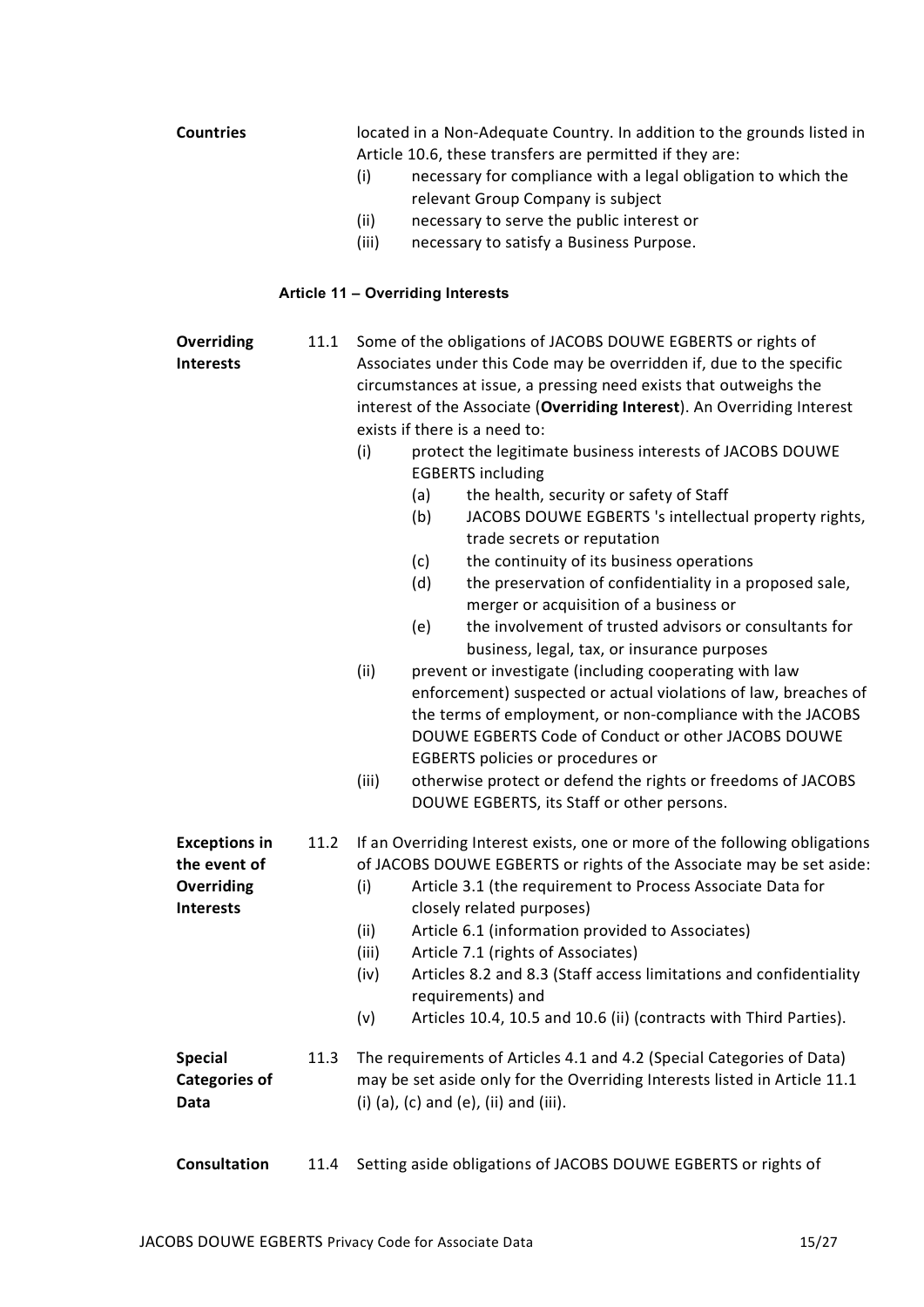| with Global<br>Compliance<br><b>Officer</b> |      | Associates based on an Overriding Interest, requires the prior<br>consultation of the Global Compliance Officer.                                                                                                                                                                                                                                             |
|---------------------------------------------|------|--------------------------------------------------------------------------------------------------------------------------------------------------------------------------------------------------------------------------------------------------------------------------------------------------------------------------------------------------------------|
| Information to<br><b>Associate</b>          | 11.5 | Upon request of the Associate, JACOBS DOUWE EGBERTS shall inform<br>the Associate of the Overriding Interest for which obligations of JACOBS<br>DOUWE EGBERTS or rights of the Associate have been set aside, unless<br>the particular Overriding Interest sets aside the requirements of Articles<br>6.1 or 7.1, in which case the request shall be denied. |

## Article 12 – Supervision and compliance

| Global<br>Compliance<br><b>Officer</b> | 12.1 | JACOBS DOUWE EGBERTS shall appoint a Global Compliance Officer who<br>is responsible for:<br>supervising compliance with this Code<br>(i)<br>(ii)<br>providing periodic reports, as appropriate, to the Privacy Council<br>on data protection risks and compliance issues and<br>(iii)<br>coordinating, in conjunction with the appropriate Compliance<br>Officer, official investigations or inquiries into the Processing of<br>Data by a government authority.                                                                                                                                                                                                                                                                                                                   |
|----------------------------------------|------|-------------------------------------------------------------------------------------------------------------------------------------------------------------------------------------------------------------------------------------------------------------------------------------------------------------------------------------------------------------------------------------------------------------------------------------------------------------------------------------------------------------------------------------------------------------------------------------------------------------------------------------------------------------------------------------------------------------------------------------------------------------------------------------|
| <b>Privacy Council</b>                 | 12.2 | JACOBS DOUWE EGBERTS shall establish an advisory Privacy Council.<br>The Privacy Council shall create and maintain a framework for:<br>(i)<br>the development, implementation and updating of local<br>Associate data protection policies and procedures;<br>the development of the policies, procedures and system<br>(ii)<br>information (as required by Article 13);<br>the development, implementation and updating of the training<br>(iii)<br>and awareness programs;<br>the monitoring and reporting on compliance with this Code;<br>(iv)<br>(v)<br>the collecting, investigating and resolving privacy inquiries,<br>concerns and complaints and;<br>(vi)<br>determining and updating appropriate sanctions for violations of<br>this Code (e.g., disciplinary standards). |
| Compliance<br><b>Officers</b>          | 12.3 | In each country or geographic area where a Group Company is<br>established, one or more Local Compliance Officers shall be designated<br>who shall be responsible for supervising compliance with this Code in<br>the relevant business and country or geographic area. The Global<br>Compliance Officer shall act as the Compliance Officer for JACOBS<br>DOUWE EGBERTS. The Compliance Officers may, in turn, establish a<br>network of Compliance Officers sufficient to direct compliance with this<br>Code within their respective organizations.<br>The Compliance Officers shall:<br>(i)<br>regularly advise their respective executive teams and the Global<br>Compliance Officer on privacy risks and compliance issues                                                    |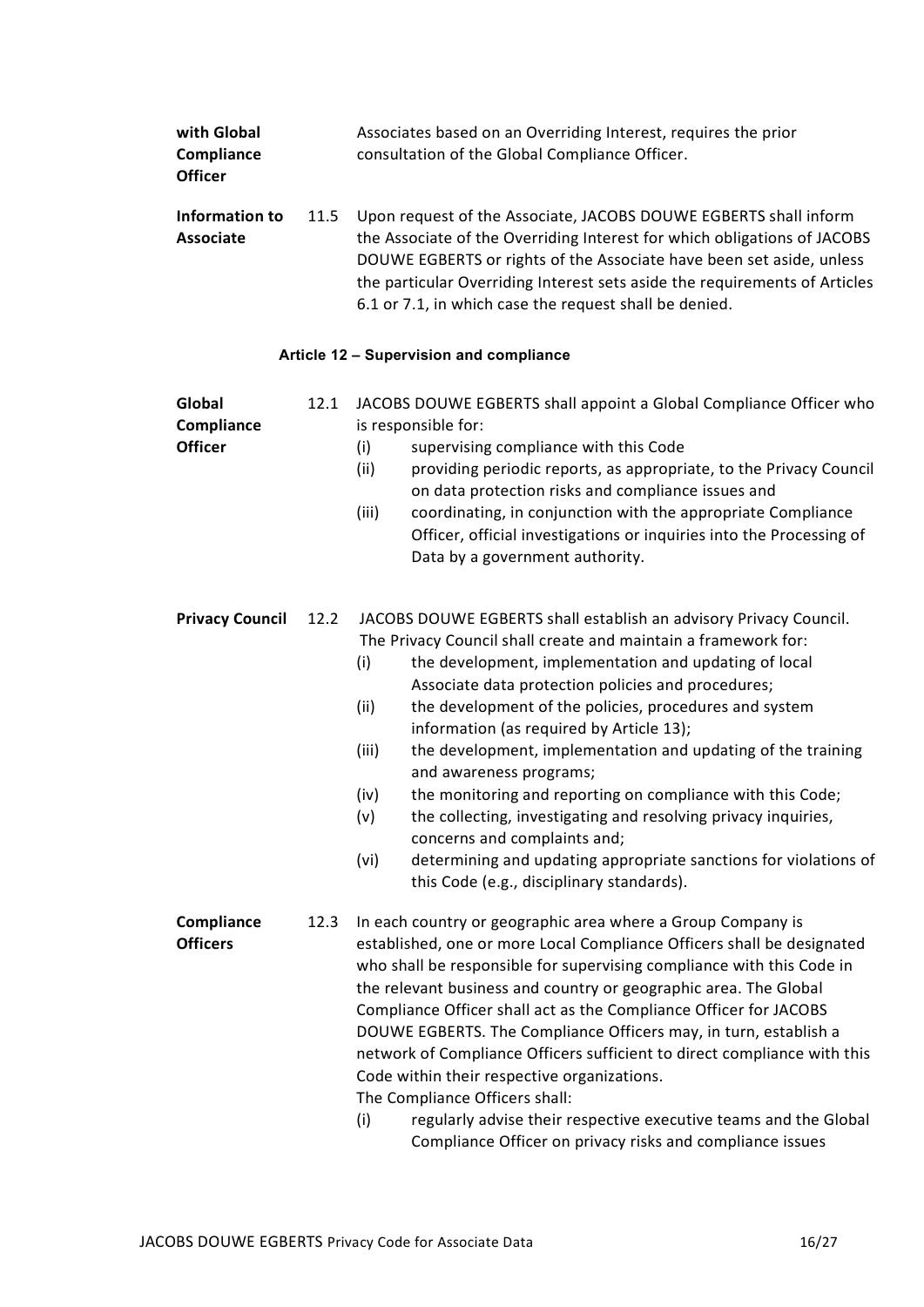|                                                       |      | (ii)<br>(iii) | establish a framework for a privacy compliance program as<br>required by the Global Compliance Officer and<br>cooperate with the Global Compliance Officer and the other<br>Compliance Officers.                                                                                    |
|-------------------------------------------------------|------|---------------|-------------------------------------------------------------------------------------------------------------------------------------------------------------------------------------------------------------------------------------------------------------------------------------|
| <b>Default</b><br>Compliance<br><b>Officer</b>        | 12.4 |               | If at any moment in time there is no Compliance Officer designated for<br>a function or business, the Compliance Officer to whom the missing<br>Compliance Officer for the relevant function or business would report,<br>is responsible for supervising compliance with this Code. |
| Compliance<br>Officer with a<br>statutory<br>position | 12.5 |               | Where a Compliance Officer responsible for supervising compliance<br>with this Code (or privacy officer) holds his position pursuant to law, he<br>shall carry out his job responsibilities to the extent they do not conflict<br>with his statutory position.                      |

#### Article 13 – Policies and procedures

| <b>Policies and</b><br>procedures | 13.1 | JACOBS DOUWE EGBERTS shall develop and implement policies and<br>procedures to comply with this Code.                                                                                                                                              |
|-----------------------------------|------|----------------------------------------------------------------------------------------------------------------------------------------------------------------------------------------------------------------------------------------------------|
| System<br>information             | 13.2 | JACOBS DOUWE EGBERTS shall maintain readily available information<br>regarding the structure and functioning of all systems and processes<br>that Process Associate Data (e.g. inventory of systems and processes,<br>privacy impact assessments). |

#### Article 14 – Training

Staff training 14.1 JACOBS DOUWE EGBERTS shall provide training on this Code and related confidentiality obligations to Staff members who have access to Associate Data.

#### Article 15 – Monitoring and auditing compliance

- Monitoring 15.1 JACOBS DOUWE EGBERTS management shall monitor compliance with this Code as a part of their regular business processes and procedures.
- Audits 15.2 The JACOBS DOUWE EGBERTS audit function shall audit business processes and procedures that involve the Processing of Associate Data for compliance with this Code. The audits shall be carried out in the course of the regular activities of the JACOBS DOUWE EGBERTS Audit function or at the request of the Global Compliance Officer. The Global Compliance Officer may request to have an audit as specified in this Article 15.1 conducted by an external auditor. Applicable professional standards of independence, integrity and confidentiality shall be observed when conducting an audit. The Global Compliance Officer and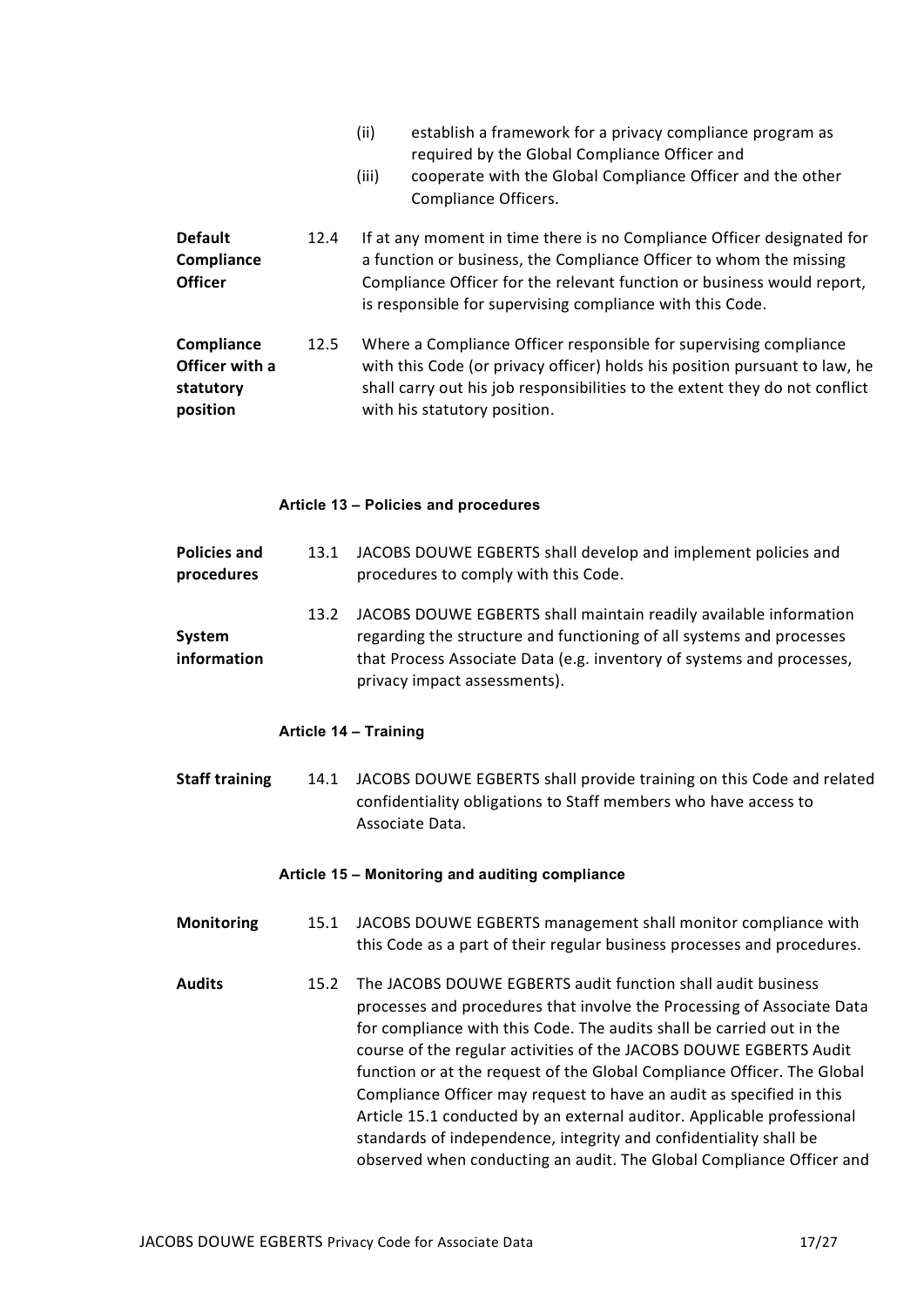|                                                                     |      | the appropriate Compliance Officers shall be informed of the results of<br>the audits. Reported violations of this Code will be reported back to<br>senior management.                                                                                                                                                                                                                                                                                                                 |
|---------------------------------------------------------------------|------|----------------------------------------------------------------------------------------------------------------------------------------------------------------------------------------------------------------------------------------------------------------------------------------------------------------------------------------------------------------------------------------------------------------------------------------------------------------------------------------|
| <b>Annual Report</b>                                                | 15.3 | The Global Compliance Officer shall produce an annual Associate Data<br>privacy report for the Privacy Council on compliance with this Code and<br>other relevant issues.                                                                                                                                                                                                                                                                                                              |
|                                                                     |      | Each Compliance Officer shall provide information relevant to the<br>report to the Global Compliance Officer.                                                                                                                                                                                                                                                                                                                                                                          |
| <b>Mitigation</b>                                                   | 15.4 | JACOBS DOUWE EGBERTS shall, if so indicated, ensure that adequate<br>steps are taken to address breaches of this Code identified during the<br>monitoring or auditing of compliance pursuant to this Article 15.                                                                                                                                                                                                                                                                       |
| Cooperation<br>with Data<br><b>Protection</b><br><b>Authorities</b> | 15.5 | JACOBS DOUWE EGBERTS and each participating Group Company will<br>cooperate with the competent Data Protection Authority on issues<br>related to compliance with the provisions of this Code. A copy of the<br>audit results referenced in 16.2 of this Code will be provided to the<br>competent Data Protection Authority upon request.<br>When required, the competent Data Protection Authority may carry out<br>a data protection audit of JACOBS DOUWE EGBERTS. Such audit right |

## Article 16 – Complaints procedure

| <b>Complaint to</b> | 16.1 | Associates may file a complaint regarding compliance with this Code or   |
|---------------------|------|--------------------------------------------------------------------------|
| Compliance          |      | violations of their rights under applicable local law in accordance with |
| <b>Officer</b>      |      | the complaints procedure set forth in the JACOBS DOUWE EGBERTS'          |
|                     |      | Code of Conduct with the Compliance Officer responsible for their        |
|                     |      | business and geographic area.                                            |

The Compliance Officer shall:

other Group Company members.

- (a) notify the Global Compliance Officer;
- (b) initiate an investigation and;
- (c) when necessary, advise the business on the appropriate measures for compliance and monitor, through completion, the steps designed to achieve compliance.

The Compliance Officer may consult with any government authority having jurisdiction over a particular matter about the measures to be taken.

will also apply to the Data Protection Authorities with jurisdiction over

Reply to Associate 16.2 Within thirty days of JACOBS DOUWE EGBERTS receiving a complaint, the Compliance Officer shall inform the Associate in writing either (i) of JACOBS DOUWE EGBERTS position with regard to the complaint and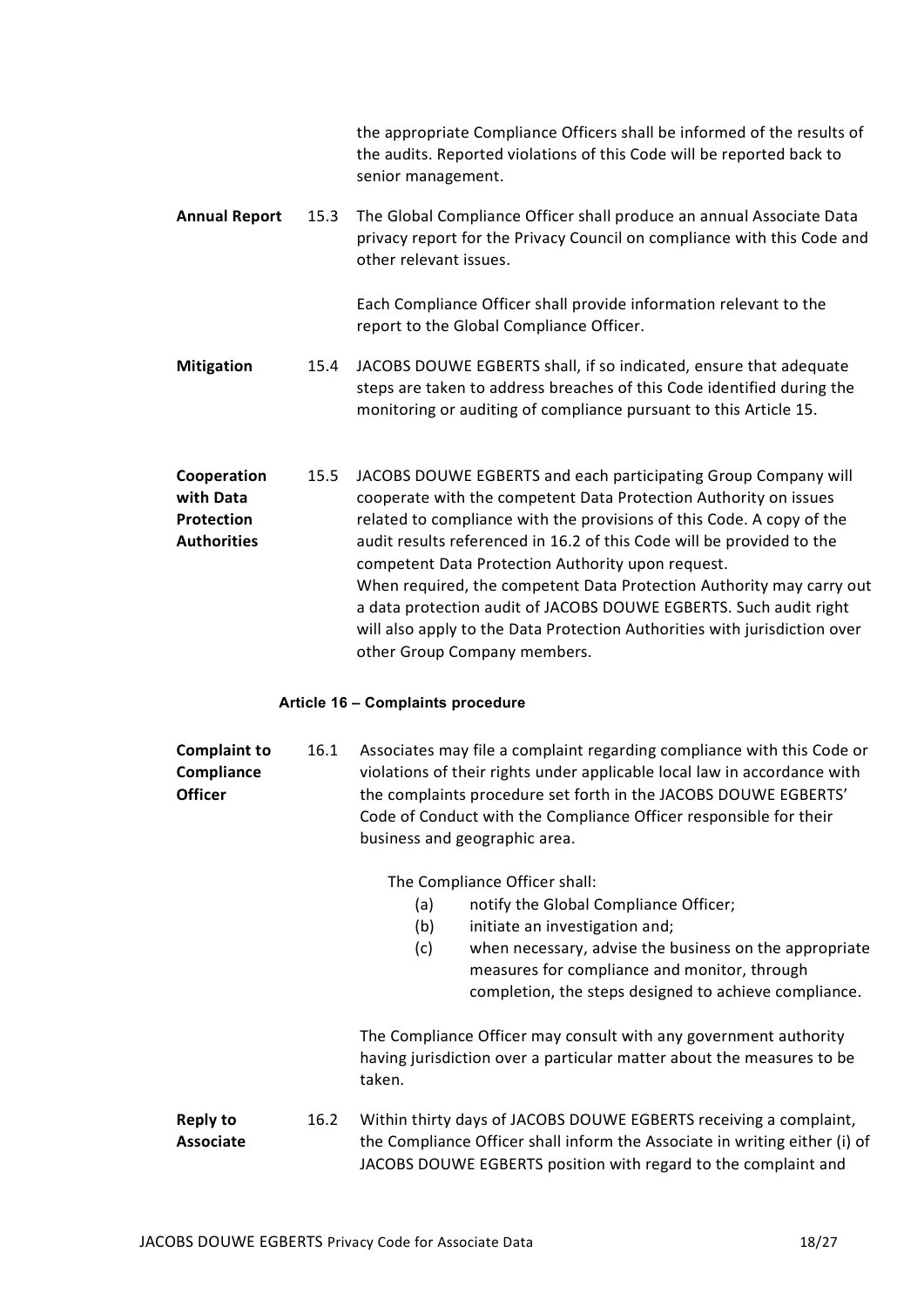any action JACOBS DOUWE EGBERTS has taken or will take in response or (ii) when he will be informed of JACOBS DOUWE EGBERTS' position (which shall be no later than 16 weeks thereafter). The Compliance Officer shall send a copy of the complaint and his written reply to the Global Compliance Officer.

Complaint to Global **Compliance Officer** 

- 16.3 An Associate may file a complaint with the Global Compliance Officer if:
	- (i) the resolution of the complaint by the Compliance Officer responsible for their business and geographic area is unsatisfactory to the Associate (e.g., the complaint is rejected); (ii) the Associate has not received a response as required by Article
	- 16.2;
	- (iii) the time period provided to the Associate pursuant to Article 16.2 is, in light of the relevant circumstances, unreasonably long and the Associate has objected but has not been provided with a shorter, more reasonable time period in which he will receive a response or;
	- (iv) in the events listed in Article 7.4.

The procedure described in Articles 16.1 through 16.2 shall apply to complaints filed with the Global Compliance Officer.

## Article 17 – Legal issues

Local law and jurisdiction 17.1 Any Processing by JACOBS DOUWE EGBERTS of Associate Data shall be governed by applicable local law. Associates keep their own rights and remedies as available in their local jurisdictions. Local government authorities having jurisdiction over the relevant matters shall maintain their authority.

Law applicable to Code; Code has supplemental character 17.2 This Code shall be governed by and interpreted in accordance with REGULATION (EU) 2016/679 and with Dutch law. This Code shall apply only where it provides supplemental protection for Associate Data. Where applicable local law provides more protection than this Code, local law shall apply. Where this Code provides more protection than applicable local law or provides additional safeguards, rights or remedies for Associates, this Code shall apply. Where the General Data Protection Regulation provides for less protection than this Code, JDE may choose to apply this Code or the General Data Protection Regulation.

#### 3<sup>rd</sup> Party 17.3

| <b>Beneficiary</b>      | Every Associate shall have the right to lodge a complaint with a          |
|-------------------------|---------------------------------------------------------------------------|
| <b>Rights; Right to</b> | supervisory authority, in particular in the Member State of his or her    |
| lodge a                 | habitual residence, place of work or place of the alleged infringement if |
| complaint with          | the Associate considers that the processing of personal data relating to  |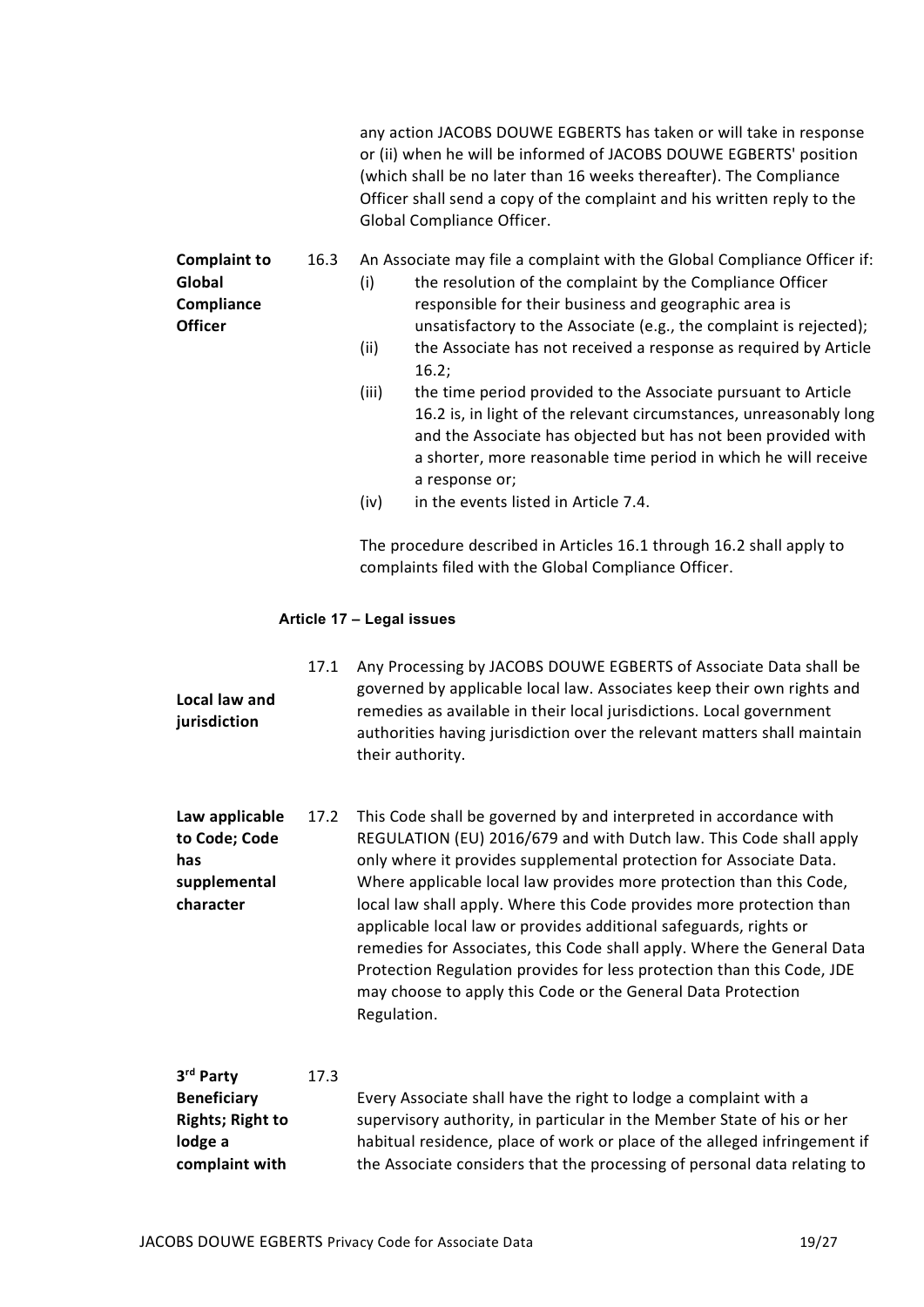| a supervisory<br>authority           |      | him or her infringes this Code or the General Data Protection<br>Regulation.                                                                                                                                                                                                                                                                                                                                                                                 |
|--------------------------------------|------|--------------------------------------------------------------------------------------------------------------------------------------------------------------------------------------------------------------------------------------------------------------------------------------------------------------------------------------------------------------------------------------------------------------------------------------------------------------|
|                                      |      | Every Associate shall have the right to enforce the following<br>elements of this Code as a third-party beneficiary.                                                                                                                                                                                                                                                                                                                                         |
|                                      |      | (i)<br>The data protection principles and data subject's rights (Art.<br>$1, 2, 3, 4$ and 7.)<br>(ii)<br>The right to complain through the internal complaint<br>mechanism (Art. 7; Art. 16)                                                                                                                                                                                                                                                                 |
|                                      |      | The right to seek judicial remedies and to claim compensation<br>(iii)<br>in Courts (Art. 17)                                                                                                                                                                                                                                                                                                                                                                |
|                                      |      | The process for handling conflicts of law (Art. 19)<br>(iv)<br>The duty to cooperate with DPAs (Art 16.5)<br>(v)<br>(vi)<br>The liability provisions under this Article 17                                                                                                                                                                                                                                                                                   |
| <b>Liability and</b><br>jurisdiction | 17.4 | JACOBS DOUWE EGBERTS shall be responsible for and take the required<br>action to remedy the acts of other Group Company members under this                                                                                                                                                                                                                                                                                                                   |
| under Code                           |      | Code.<br>Without prejudice to any available administrative or non-judicial<br>remedy, including the right to lodge a complaint with a supervisory<br>authority pursuant to Article 77 GDPR, each Associate shall have the<br>right to an effective judicial remedy where he or she considers that his<br>or her rights under this Code have been infringed as a result of the<br>processing of his or her personal data in non-compliance with this<br>Code. |
|                                      |      | Associate may bring proceedings against JACOBS DOUWE EGBERTS or a<br>participating Group Company before the courts of the Member State<br>where the Group Company has an establishment.<br>Alternatively, such proceedings may be brought before the courts of the<br>Member State where the Associate has his or her habitual residence.                                                                                                                    |

Code enforceable against JACOBS DOUWE EGBERTS only

17.5 Any additional safeguards, rights or remedies granted to Associates under this Code are granted by and enforceable in the Netherlands against JACOBS DOUWE EGBERTS only.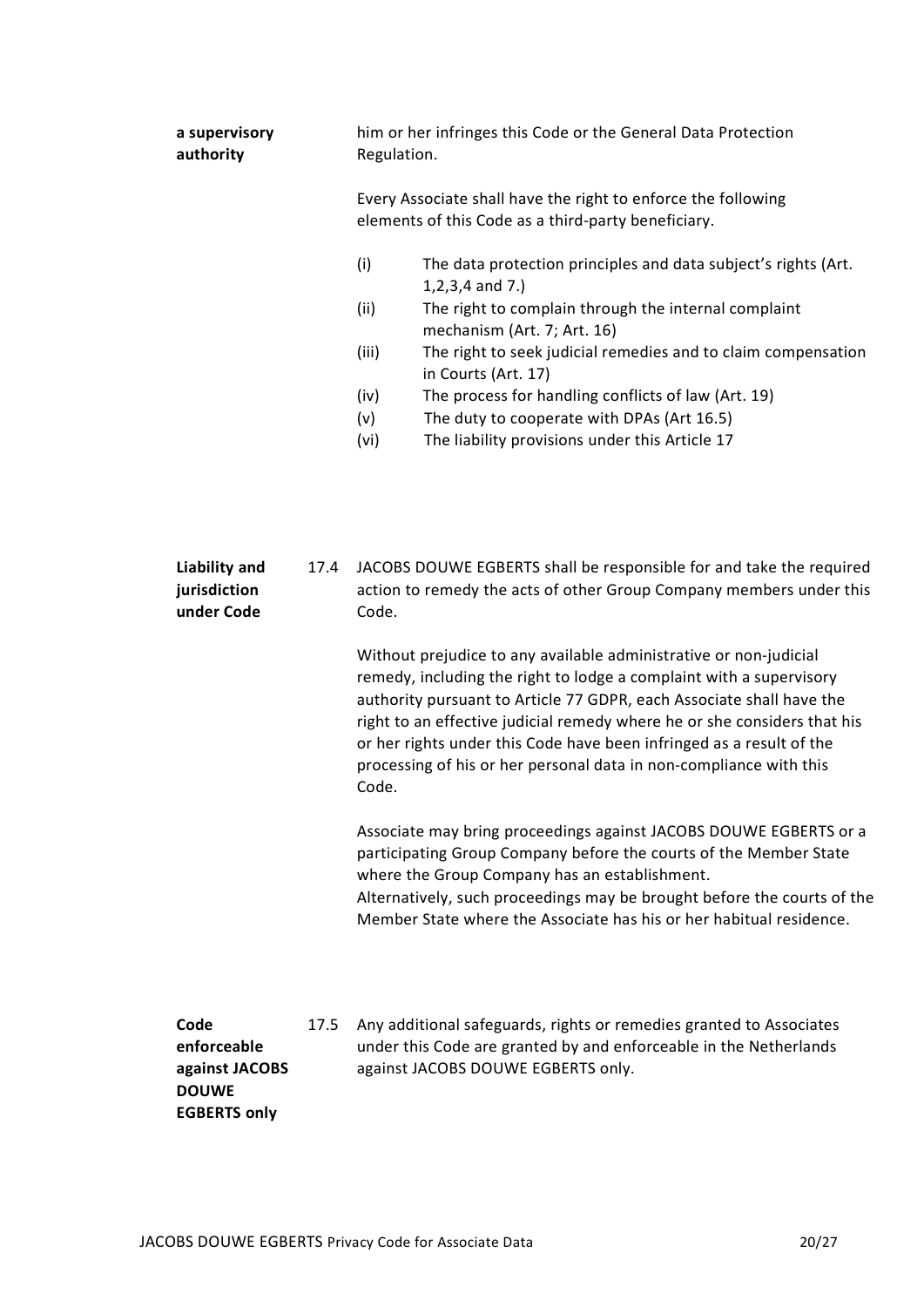| <b>Available</b><br>remedies,<br>limitation of              | 17.6 | Associates shall be entitled to remedies available to data subjects under<br>the applicable law. However, JACOBS DOUWE EGBERTS shall be liable                                                                                                                                                                                                                                                                                                                                         |
|-------------------------------------------------------------|------|----------------------------------------------------------------------------------------------------------------------------------------------------------------------------------------------------------------------------------------------------------------------------------------------------------------------------------------------------------------------------------------------------------------------------------------------------------------------------------------|
| damages,<br>burden of<br>proof re<br>damages                |      | only for direct damages suffered by an Associate resulting from a<br>violation of this Code. Provided Associates can demonstrate that they<br>have suffered damage and can establish facts which show it is plausible<br>that the damage has occurred because of a violation of the Code, it will<br>be for JACOBS DOUWE EGBERTS to prove that the damages suffered by<br>the relevant Associate due to a violation of the Code are not<br>attributable to the relevant Group Company. |
| <b>Mutual</b><br>assistance and<br>redress                  | 17.7 | All Group Companies shall co-operate and assist each other to the<br>extent reasonably possible to handle:<br>a request, complaint or claim made by an Associate or;<br>(i)<br>(ii)<br>a lawful investigation or inquiry by a competent government<br>authority.                                                                                                                                                                                                                       |
|                                                             |      | The Group Company employing the Associate is responsible for handling<br>any communication with the Associate regarding his request, complaint<br>or claim except where circumstances dictate otherwise.                                                                                                                                                                                                                                                                               |
|                                                             |      | The Group Company that is responsible for the Processing to which the<br>request, complaint or claim relates, shall bear all costs involved and<br>reimburse JACOBS DOUWE EGBERTS.                                                                                                                                                                                                                                                                                                     |
|                                                             |      | Article 18 - Sanctions for non-compliance                                                                                                                                                                                                                                                                                                                                                                                                                                              |
| Non-<br>compliance                                          | 18.1 | Non-compliance of Associates with this Code may result in disciplinary<br>action up to and including termination of employment                                                                                                                                                                                                                                                                                                                                                         |
|                                                             |      | Article 19 - Conflicts between the Code and applicable local law                                                                                                                                                                                                                                                                                                                                                                                                                       |
| <b>Conflict of law</b><br>when<br>transferring<br>Data      | 19.1 | Where a legal requirement to transfer Associate Data conflicts with the<br>laws of the Member States of the EEA or the law of Switzerland, the<br>transfer requires the prior approval of the Global Compliance Officer.<br>The Global Compliance Officer shall seek the advice of the General<br>Counsel. The Global Compliance Officer may seek the advice of the<br>Dutch Data Protection Authority or another competent government<br>authority.                                   |
| <b>Conflict</b><br>between Code<br>and local<br>legislature | 19.2 | In all other cases, where there is a conflict between applicable local law<br>and the Code, the relevant Responsible Executive shall consult with the<br>Global Compliance Officer to determine how to comply with this Code<br>and resolve the conflict to the extent reasonably practicable given the<br>legal requirements applicable to the relevant Group Company.                                                                                                                |
| <b>Mechanisms</b>                                           | 19.3 | The mechanisms for reporting conflicting legal requirements to the                                                                                                                                                                                                                                                                                                                                                                                                                     |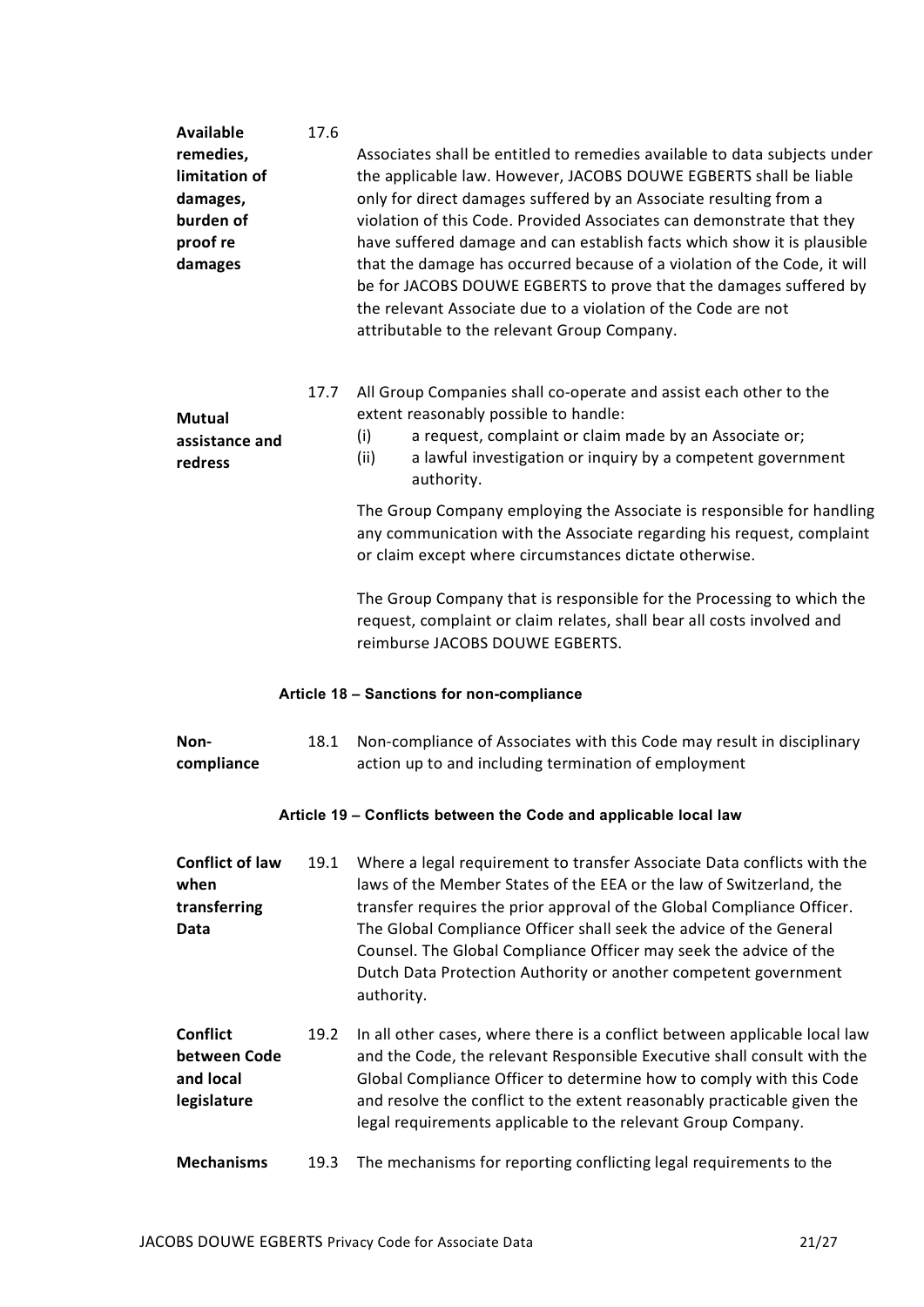| for reporting<br><b>Conflicting</b><br>legal<br>requirements                                           |      | competent supervisory authority any legal requirements to which a member<br>of JACOBS DOUWE EGBERTS group of undertakings is subject to in a third<br>country which are likely to have a substantial adverse effect on the<br>guarantees provided by the binding corporate rules are as follows: The<br>relevant Responsible Executive shall promptly inform the Global<br>Compliance Officer of such national requirement or legislature.<br>Following the receipt of the information, the Global Compliance Officer<br>shall notify the competent supervisory authority without undue delay.<br>The Global Compliance Officer will record the conflict in a status<br>overview.             |
|--------------------------------------------------------------------------------------------------------|------|-----------------------------------------------------------------------------------------------------------------------------------------------------------------------------------------------------------------------------------------------------------------------------------------------------------------------------------------------------------------------------------------------------------------------------------------------------------------------------------------------------------------------------------------------------------------------------------------------------------------------------------------------------------------------------------------------|
|                                                                                                        |      | The Global Compliance Officer will inform all participating companies<br>which previously transferred data to the participating company in<br>question, of the reported conflict between this Code and the local law.<br>Together with the competent supervisory authority and the<br>Participating Company, JACOBS DOUWE EGBERTS will seek a practical<br>solution to resolve the conflict and remain in line with the provisions of<br>this Code.                                                                                                                                                                                                                                           |
| <b>Disclosure of</b><br><b>Personal Data</b><br>to Law<br>enforcement<br>or Public<br><b>Authority</b> | 19.4 | The legal requirements as referenced under 19.3 of this Code will<br>include any legally binding request for disclosure of Personal Data<br>processed by JACOBS DOUWE EGBERTS under this Code by a law<br>enforcement authority or state security body.<br>In such a case, the competent Data Protection Authority shall be<br>informed about the request, including information about the data<br>requested, the requesting body, and the legal basis for the disclosure<br>(unless otherwise prohibited, such as a prohibition under criminal law<br>to preserve the confidentiality of a law enforcement investigation).<br>JACOBS DOUWE EGBERTS or participating Group Company agree that |
|                                                                                                        |      | transfers of personal data to any public authority or body cannot be<br>massive, disproportionate and indiscriminate.                                                                                                                                                                                                                                                                                                                                                                                                                                                                                                                                                                         |

## Article 20 – Changes to the Code

20.1 Any changes to this Code require the prior approval of the General Counsel and the Global Compliance Officer of JACOBS DOUWE EGBERTS. Participating Group Companies shall be notified of changes to this Code without undue delay. JACOBS DOUWE EGBERTS shall notify the Dutch Data Protection Authority in case of significant changes to the Code on a yearly basis.

The procedure for reporting, is as follows:

The Global Compliance Officer will provide the information to the Dutch Data Protection Authority with a brief explanation of the reasons justifying the changes. Such information shall be accompanied by a version of the Code with visible changes and a clean version of the updated Code.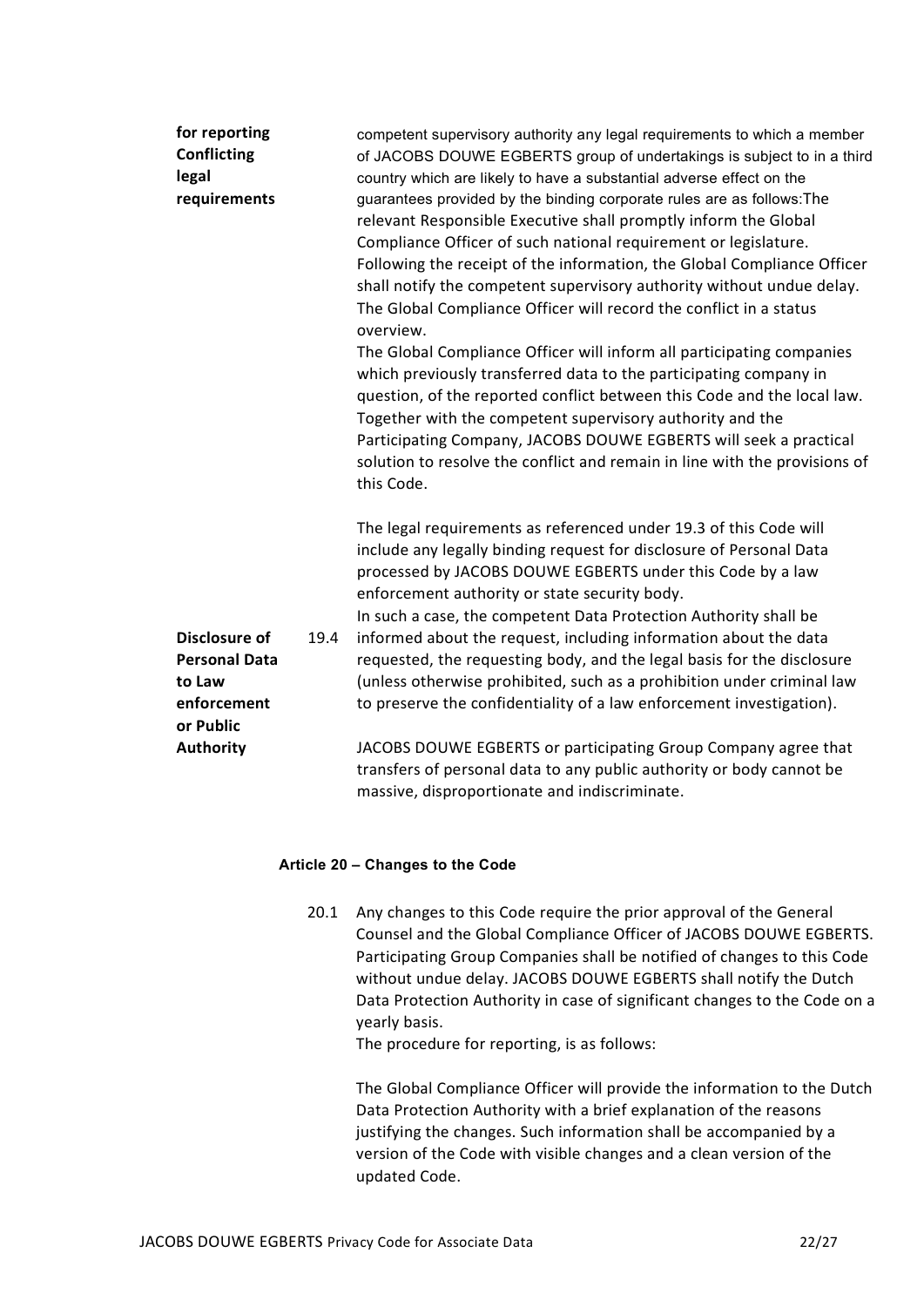JACOBS DOUWE EGBERTS shall ensure compliance of Participating Group of Companies with applicable changes to the Code in accordance with Art 47(2l) GDPR and via such mechanisms as provided under Article 15 of this Code (Monitoring and Auditing Compliance).

- 20.2 This Code may be changed without Associate consent even though an amendment may relate to a benefit conferred on Associates. Local law including Works Council and other Associates' representation regulations shall apply.
- 20.3 Any amendment shall enter into force after it has been approved and published on JACOBS DOUWE EGBERTS' Intranet.
- 20.4 Any request, complaint or claim of an Associate involving this Code shall be judged against this Code that is in force at the time the request, complaint or claim is made.

## Article 21 – Transition Periods

| General<br><b>Transition</b><br><b>Period</b>                                  | 21.1 | Except as indicated below, there shall be a two-year transition period<br>for compliance with this Code. Accordingly, except as otherwise<br>indicated, within two years of the Effective Date, all Processing of<br>Associate Data shall be undertaken in compliance with the Code. During<br>any transition period, JACOBS DOUWE EGBERTS shall strive to comply<br>with the Code. |
|--------------------------------------------------------------------------------|------|-------------------------------------------------------------------------------------------------------------------------------------------------------------------------------------------------------------------------------------------------------------------------------------------------------------------------------------------------------------------------------------|
| <b>Transition</b><br><b>Period for New</b><br>Group<br><b>Companies</b>        | 21.2 | Any entity that becomes a Group Company after the Effective Date shall<br>comply with the Code within two years of becoming a Group Company.                                                                                                                                                                                                                                        |
| <b>Transition</b><br><b>Period for IT</b><br><b>Systems</b>                    | 21.3 | Where implementation of this Code requires updates or changes to<br>information technology systems (including replacement of systems), the<br>transition period shall be four years from the Effective Date or from the<br>date an entity becomes a Group Company, or any longer period as is<br>reasonably necessary to complete the update, change or replacement<br>process.     |
| <b>Transition</b><br><b>Period for</b><br><b>Existing</b><br><b>Agreements</b> | 21.4 | Where there are existing agreements with Third Parties that are<br>affected by this Code, the provisions of the agreements will prevail until<br>the agreements are renewed in the normal course of business.                                                                                                                                                                       |
| <b>Transitional</b><br><b>Period for</b>                                       | 21.5 | Processing of Associate Data that were collected in connection with<br>activities of a Group Company located in a Non-Adequate Country shall                                                                                                                                                                                                                                        |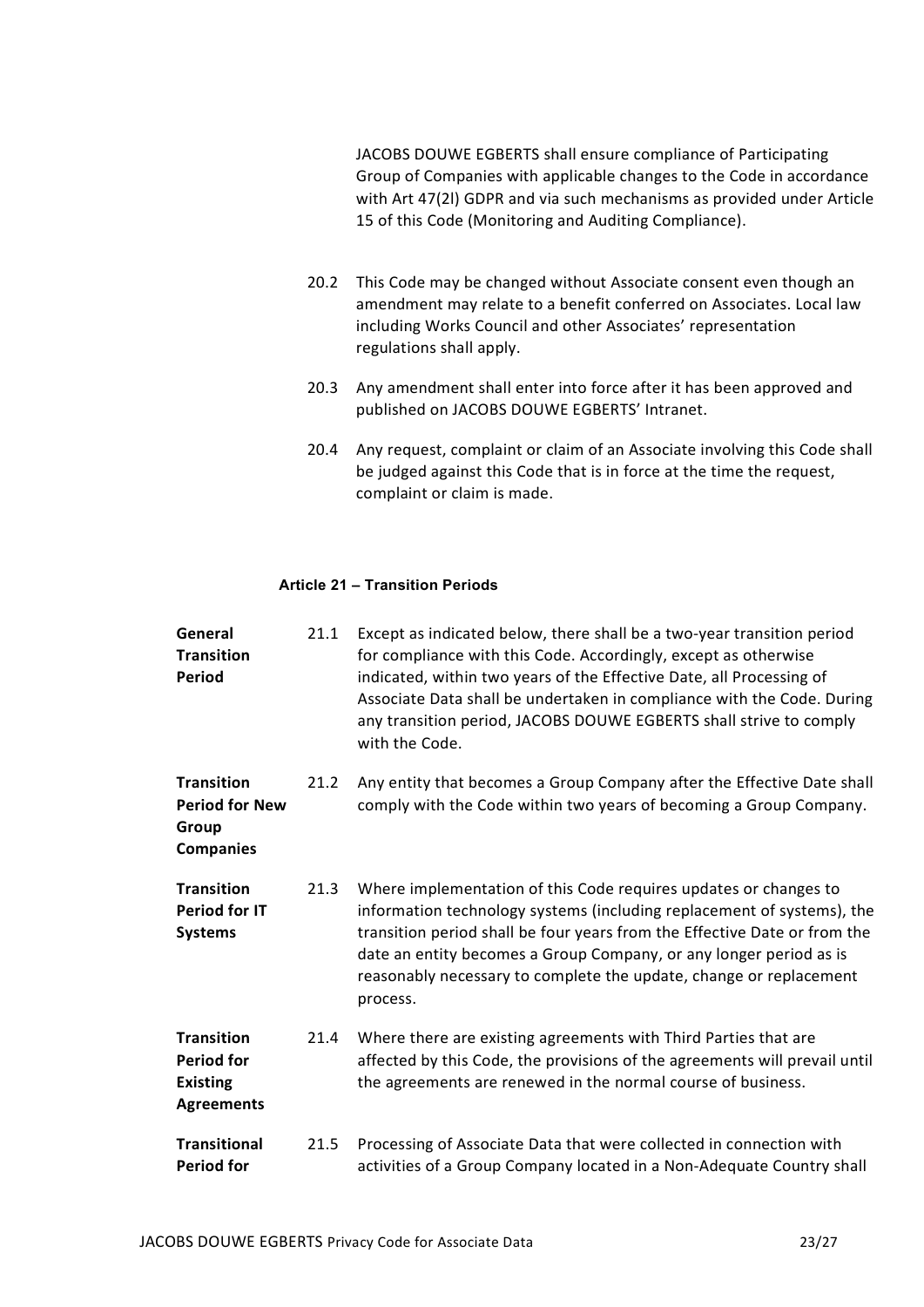| Local-for-Local        | be brought into compliance with this Code within five years of the |  |  |
|------------------------|--------------------------------------------------------------------|--|--|
| <b>Systems</b>         | Effective Date.                                                    |  |  |
| <b>Contact details</b> | JACOBS DOUWE EGBERTS                                               |  |  |
|                        | <b>Global Compliance Officer</b>                                   |  |  |
|                        | Oosterdoksstraat 80                                                |  |  |
|                        | 1011 DK Amsterdam                                                  |  |  |
|                        | The Netherlands                                                    |  |  |
|                        | Email address: privacy@jdecoffee.com                               |  |  |
|                        |                                                                    |  |  |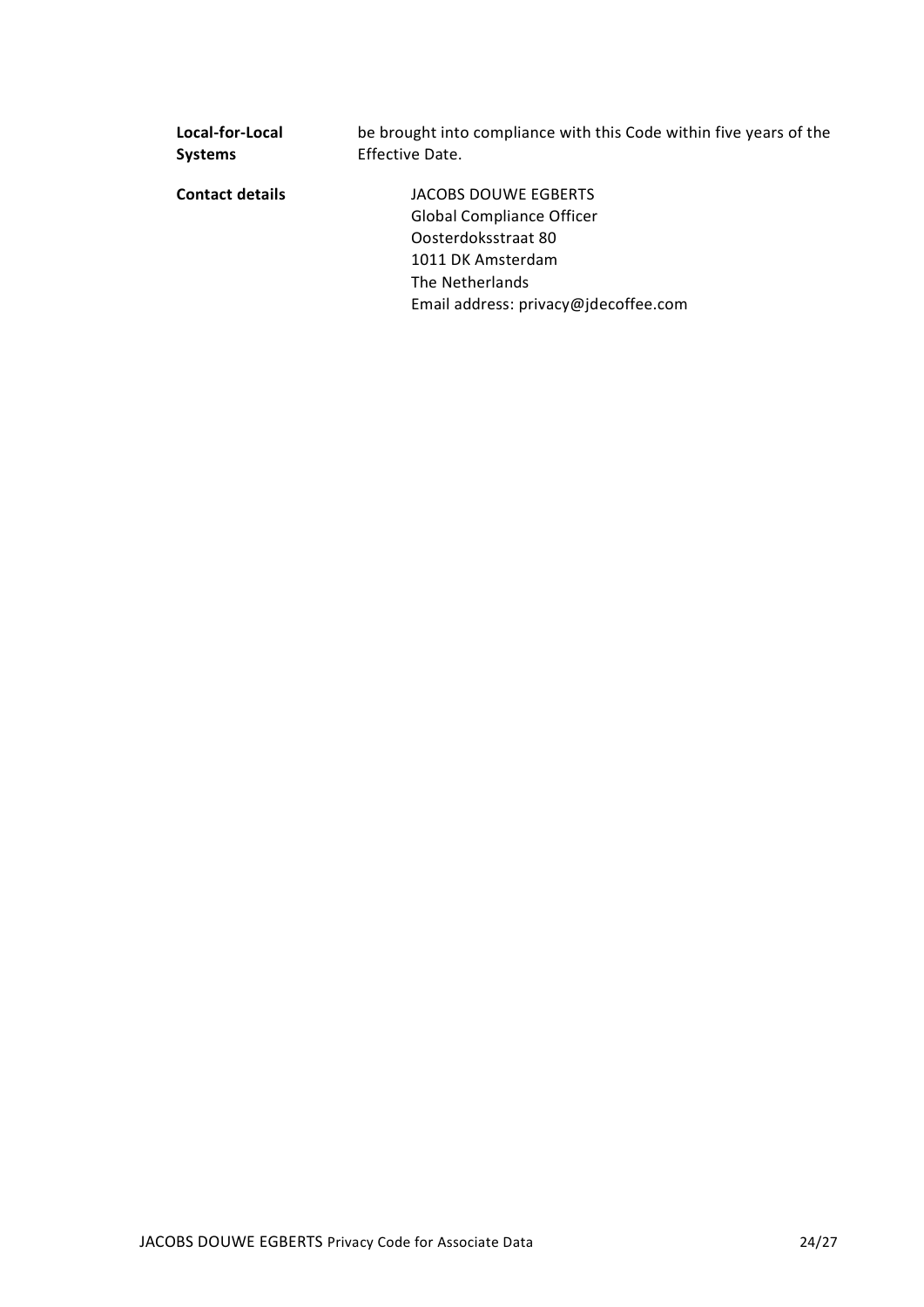| <b>ANNEX 1</b>                                                        | <b>Definitions</b>                                                                                                                                                                                                                                                                                                                                                                                                                                                                              |
|-----------------------------------------------------------------------|-------------------------------------------------------------------------------------------------------------------------------------------------------------------------------------------------------------------------------------------------------------------------------------------------------------------------------------------------------------------------------------------------------------------------------------------------------------------------------------------------|
| <b>Archive</b>                                                        | ARCHIVE shall mean a collection of Associate Data that are no longer<br>necessary to achieve the purposes for which the Data originally were<br>collected or that are no longer used for general business activities, but are<br>used only for historical, scientific or statistical purposes, dispute<br>resolution, investigations or general archiving purposes. An archive<br>includes any data set that can no longer be accessed by any Associate<br>other than the system administrator. |
| <b>Article</b>                                                        | ARTICLE shall mean an article in this Code.                                                                                                                                                                                                                                                                                                                                                                                                                                                     |
| <b>Business</b><br><b>Purpose</b>                                     | BUSINESS PURPOSE shall mean a purpose for Processing Associate Data as<br>specified in Article 2 or 3 or for Processing Special Categories of Data as<br>specified in Article 4 or 3.                                                                                                                                                                                                                                                                                                           |
| Global<br>Compliance<br><b>Officer</b>                                | GLOBAL COMPLIANCE OFFICER shall mean the officer as referred to in<br>Article 12.1.                                                                                                                                                                                                                                                                                                                                                                                                             |
| Code                                                                  | CODE shall mean this Privacy Code for Associate Data.                                                                                                                                                                                                                                                                                                                                                                                                                                           |
| Personal<br>Data<br><b>Breach</b>                                     | A personal data breach means a breach of security leading to the<br>accidental or unlawful destruction, loss, alteration, unauthorized<br>disclosure of, or access to, personal data transmitted, stored or otherwise<br>processed;                                                                                                                                                                                                                                                             |
| <b>Dependent</b>                                                      | DEPENDANT shall mean the spouse, partner or child belonging to the<br>household of the Associate.                                                                                                                                                                                                                                                                                                                                                                                               |
| <b>Effective</b><br>Date                                              | EFFECTIVE DATE shall mean the date on which this Code becomes effective<br>as set forth in Article 1.6.                                                                                                                                                                                                                                                                                                                                                                                         |
| <b>Associate</b>                                                      | ASSOCIATE shall mean an employee, job applicant or former employee of<br>JACOBS DOUWE EGBERTS. This term does not include people working at<br>JACOBS DOUWE EGBERTS as consultants or employees of Third Parties<br>providing services to JACOBS DOUWE EGBERTS.                                                                                                                                                                                                                                 |
| <b>Associate</b><br>Data or Data                                      | ASSOCIATE DATA or DATA shall mean any information relating to an<br>identified or identifiable Associate (and his Dependents).                                                                                                                                                                                                                                                                                                                                                                  |
| <b>EEA</b>                                                            | EEA or EUROPEAN ECONOMIC AREA shall mean all Member States of the<br>European Union, plus Norway, Iceland and Liechtenstein.                                                                                                                                                                                                                                                                                                                                                                    |
| <b>EU General</b><br>Data<br>Protection<br>Regulation/<br><b>GDPR</b> | General Data Protection Regulation shall mean the REGULATION (EU)<br>2016/679 of the European Parliament and of the Council on the protection<br>of individuals with regard to the processing of and the free movement of<br>such data (General Data Protection Regulation)                                                                                                                                                                                                                     |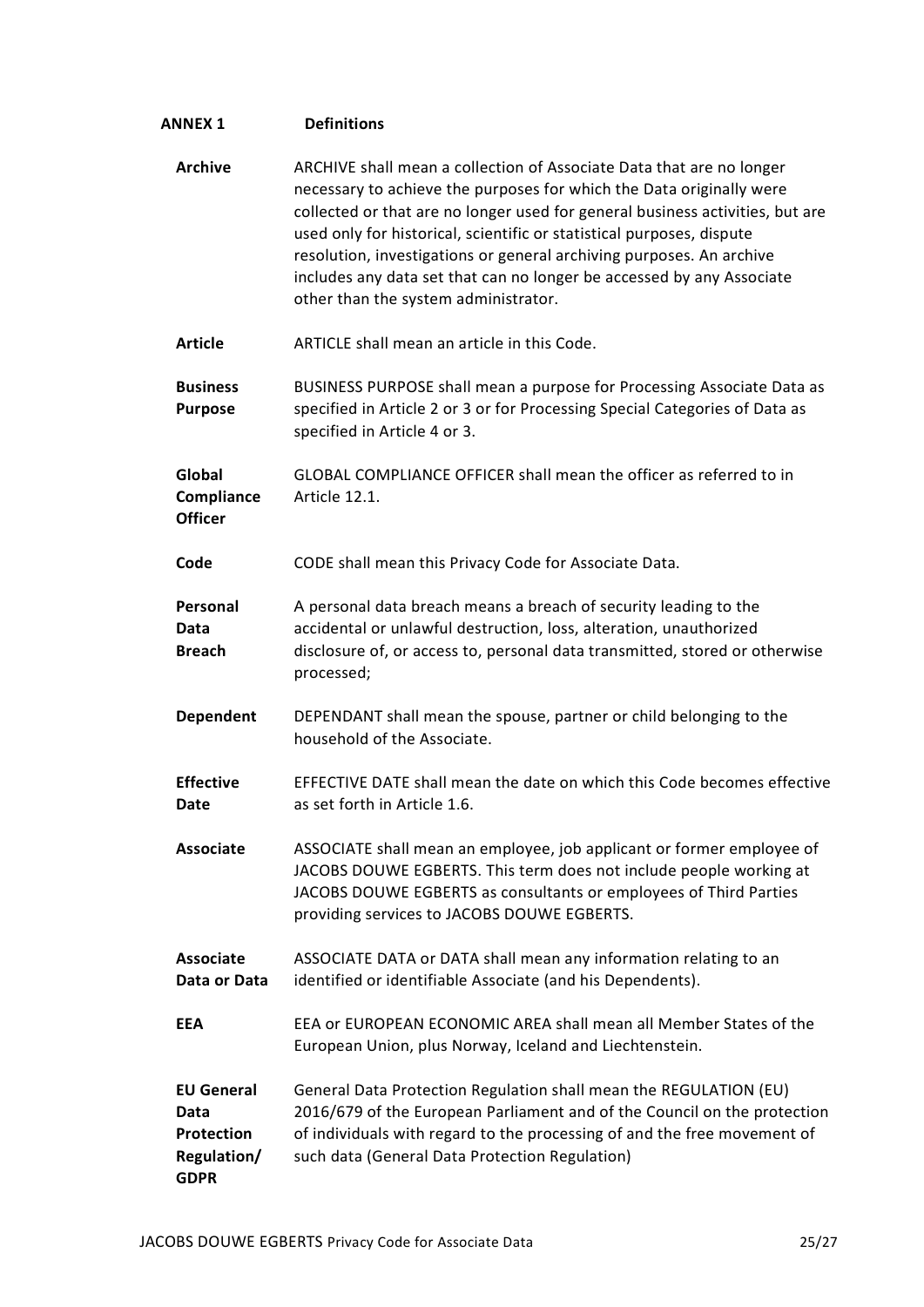| General | GENERAL COUNSEL shall mean the general counsel of JACOBS DOUWE |
|---------|----------------------------------------------------------------|
| Counsel | EGBERTS.                                                       |

- Group Company GROUP COMPANY shall mean JACOBS DOUWE EGBERTS B.V. and any company or legal entity of which JACOBS DOUWE EGBERTS B.V., directly or indirectly owns more than 50% of the issued share capital, has 50% or more of the voting power at general meetings of shareholders, has the power to appoint a majority of the directors, or otherwise directs the activities of such other legal entity; however, any such company or legal entity shall be deemed a Group Company only as long as a liaison and/or relationship exists, and that is covered by the JACOBS DOUWE EGBERTS Code of Conduct.
- JACOBS **DOUWE EGBERTS** JACOBS DOUWE EGBERTS shall mean JACOBS DOUWE EGBERTS B.V., a Dutch private limited liability company, having its registered seat and its principal place of business in Amsterdam, the Netherlands, and its Group Companies.

Non-**Adequate Country** NON-ADEQUATE COUNTRY shall mean a country, a territory or one or more specified sectors within that country, that under Article 45 of the General Data Protection Regulation has not been deemed to provide an "adequate" level of data protection by the European Commission

Original Purpose ORIGINAL PURPOSE shall mean the purpose for which Associate Data were originally collected.

**Overriding** Interest OVERRIDING INTEREST shall mean the pressing interests set forth in Article 11.1 based on which the obligations of JACOBS DOUWE EGBERTS or rights of Associates set forth in Article 11.2 and 11.3 may, under specific circumstances, be overridden if this pressing interest outweighs the interest of the Associate.

**Privacy** Council PRIVACY COUNCIL shall mean the council referred to in Article 12.2

Local **Compliance Officer** LOCAL COMPLIANCE OFFICER shall mean a Compliance Officer appointed by the Global Compliance Officer pursuant to Article 12.3.

Processing PROCESSING shall mean any operation that is performed on Associate Data, whether or not by automatic means, such as collection, recording, storage, organization, alteration, use, disclosure (including the granting of remote access), transmission or deletion of Associate Data.

#### Responsible Executive RESPONSIBLE EXECUTIVE shall mean the HR manager with primary budgetary ownership over the relevant processing of Associate Data.